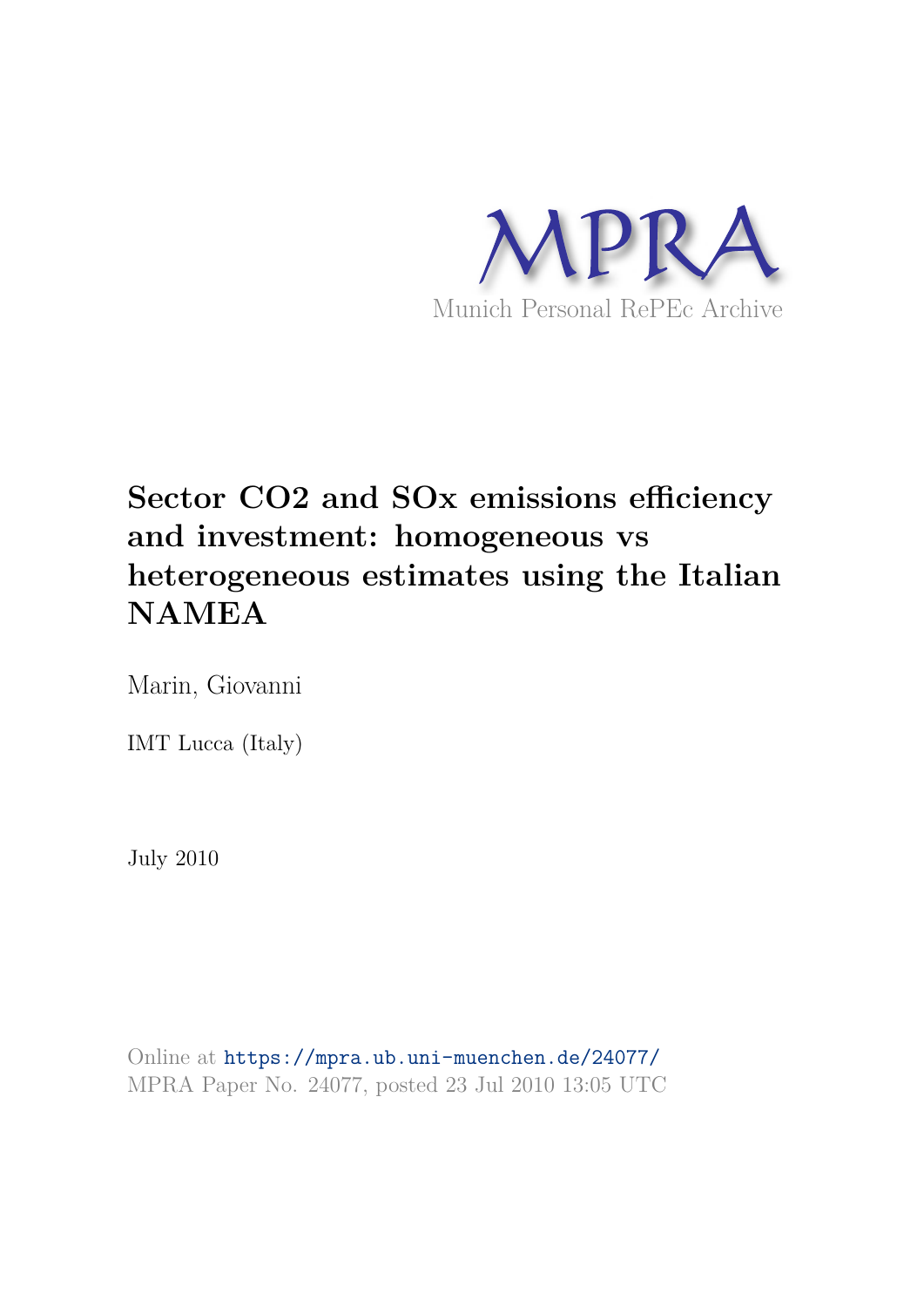## Sector  $CO<sub>2</sub>$  and SOx Emissions Efficiency and Investment: Homogeneous vs Heterogeneous Estimates using the Italian NAMEA

Giovanni Marin

IMT Advanced Studies Lucca Piazza San Ponziano, 6 55100, Lucca (Italy) giovanni.marin@imtlucca.it

#### Abstract

The relationships between emissions ad economic drivers differ substantially both across countries and across sectors. In this paper I investigate cross-sector heterogeneity of emissions  $(CO<sub>2</sub>$  and SOx) / investments relationships of Italian branches for the period 1990-2006 by using the Italian NAMEA (National Accounting Matrix including Environmental Accounts). The 'environmental' direction of investments in different types of capital goods is crucial in the prediction of future patterns of environmental efficiency due to the persistence of the choices regarding the features of the capital stock.

Within this relationship, the role of variations in prices of energy fuels and in environmental taxes is considered to identify relevance and the direction of the technical changes induced by prices and taxes.

I compare homogeneous estimates (FE) with heterogeneous estimates (SUR): homogeneity of slopes across branches is always rejected (aggregation bias). Furthermore, results differ substantially between CO<sup>2</sup> and SOx, due to different environmental and economic features of the two types of emissions. Results show a relevant role of economic forces (investments) in explaining  $CO<sub>2</sub>$  dynamics while SOx trends are determined to higher extent by exogenous events. The potential role of ICTs in promoting more environmental efficient production processes has not been exploited yet by Italian manufacturing sectors.

Keywords: NAMEA, SUR, eco-innovation, emissions efficiency

#### 1 Introduction

In this paper I investigate the direction in terms of emissions efficiency of investments in different goods by the Italian manufacturing sectors. The 'environmental' direction of investments in different types of capital goods is crucial in the prediction of future patterns of environmental efficiency due to the persistence of the choices regarding the features of the capital stock. The (environmental) features of current investments determines a lock-in in a particular technology for a relatively long period, with relevant effects on the costs associate to future (more stringent) environmental policies.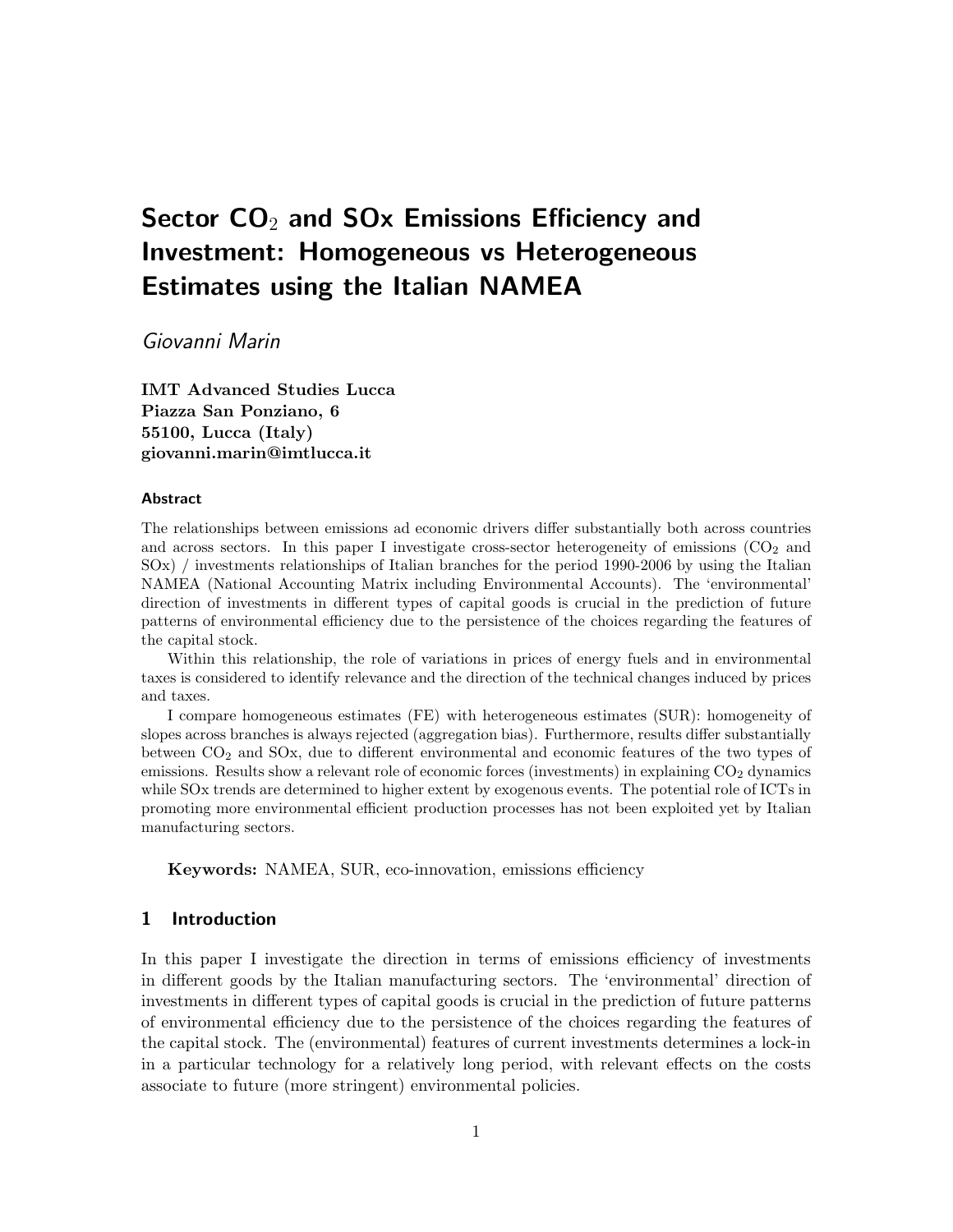In recent years, a number of works has been published in the field of the identification of the economic drivers of sector emissions. These works use fairly heterogeneous specifications, all of them imposing homogeneity of the parameters across sectors<sup>1</sup>. Cole et al  $(2005)$ and Cole et al (2008) identify the drivers of different types of emissions of manufacturing sectors for, respectively, the UK and China. Some recent paper exploited the quite long time series of the NAMEA database for Italian emissions in order to estimate reduced form relationships between sector productivity and emissions performance (Mazzanti et al, 2008; Mazzanti and Zoboli, 2009; Marin and Mazzanti, 2009a,b), finding evidence of absolute delinking for pollutants and weak relative delinking for  $CO<sub>2</sub>$  emissions. Finally, the paper by Carrión-Flores and Innes (2010) investigates and estimates empirically a structural model of environmental innovation for the US manufacturing sectors as regards toxic air pollution.

In this paper, the analysis is restricted to manufacturing sectors. The focus of the analysis will be on two types of emissions: carbon dioxide  $(CO<sub>2</sub>$  henceforth) and sulphur oxides (SOx henceforth). Investments are likely to affect the two types of emissions in a different way.  $CO<sub>2</sub>$  is a global externality, with no local effects: for this reason no stringent specific policy has been introduced until recent years. Furthermore, due to the fact that  $CO<sub>2</sub>$  cannot be abated through end-of-pipe devices, the only channel through which it may be reduced is the improvement of energy efficiency. On the other hand, SOx is a pollutant characterized by local negative externalities: it has been strictly regulated through command-and-control policies since mid-80s in all European countries. The important difference of SOx relative to  $CO<sub>2</sub>$  is that it may be abated by the introduction of end-ofpipe devices to existing plants, even without any energy-saving technological change. In addition to investment behaviours, I test the possibility that the level of emissions has been influenced by variations in absolute and relative energy prices and environmental taxes through changes in the energy mix, (temporary) adjustment to the scale of production and induced technological change (for a survey on the relationship between the environment and technogical change see Popp et al (2009), while for an empirical study on the role of energy prices in inducing environmental patent creation see Popp (2002)).

One of the main empirical contribution of this paper is the comparison of homogeneous estimates with heterogeneous (SUR, seemingly unrelated regressions) estimates. Results suggest that investments/emissions relationship is characterized by highly heterogeneous sector-specific paths while homogeneous estimates are the result of compensations of different (and sometimes diverging) effects which are worth to be investigated. However, due to the reduced time series, heterogeneous results are fairly volatile.

The paper is organized as follows. Section 2 describes the methodology I use and the source and structure of the data. Section 3 presents and discusses the main findings for homogeneous and heterogeneous estimates. Section 4 concludes.

<sup>&</sup>lt;sup>1</sup> The paper by Marin and Mazzanti (2009b) is an exception where sector heterogeneous estimates are performed on a reduced form model (emissions per worker as a polynomial function of labour productivity). Sector heterogeneity is found to be relevant, as well as the aggregation bias in homogeneous estimates.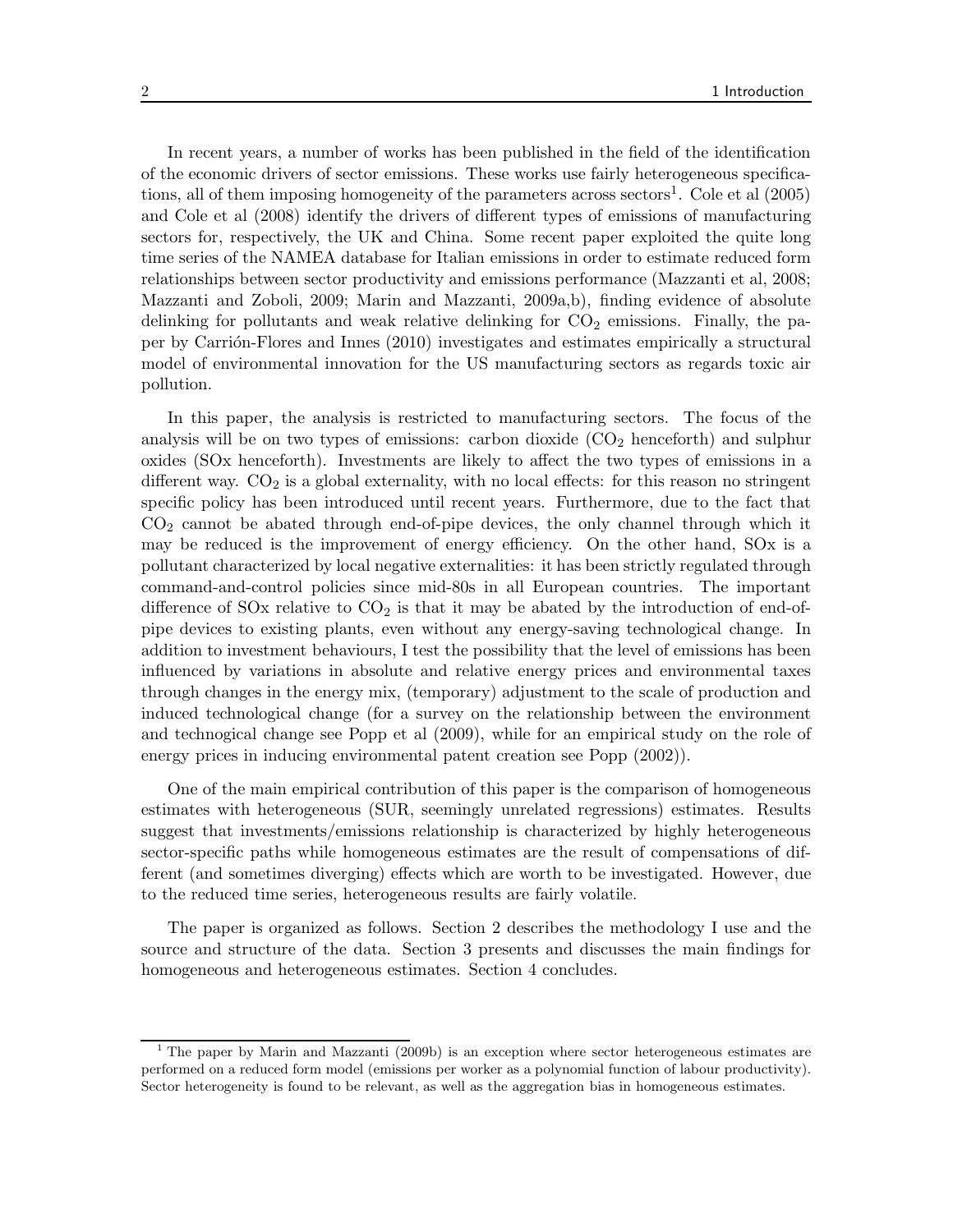#### 2 Methodology and data

#### 2.1 Methodology

The main objective of this empirical paper is to identify the direction in terms of environmental efficiency of investments by Italian manufacturing sectors.

We estimate the following model:

$$
\ln(E_{st}) = \alpha_s + \sum_i \beta_i \ln(I_{ist-1}) + \delta \ln(L_{st}) + \sum_j \gamma_j Energy\_prices_{jt} + \sum_k \eta_k Env\_tax_{kt} + \varepsilon_{st}
$$
 (1)

where  $E_{st}$  are emissions of sector s in year t,  $I_{ist-1}$  are gross investment in five types of capital goods,  $L_{st}$  are sectoral full-time equivalent workers, Energy-prices<sub>it</sub> are relative industry real prices for coal, oil and gas and a price index for the actual mix of energy consumption by industry and  $Env\_tax_{kt}$  are taxes as % of GDP on transportation, pollution and energy products.

I use lagged investments instead of contemporaneous investments for three reasons. First, new capital goods are likely to enter gradually the production process due to installation and test procedures that could take long time. Second, lagged investment are predetermined relative to current emissions, avoiding reverse causality problems determined by the links between the scale of production and the level of emissions. Third, the lag of investments relative to energy prices and environmental taxes allows to consider investments made in t−1 as a response to expected (proxied by actual) energy prices and environmental taxes in t.

Equation 1 is estimated for all 14 manufacturing branches (see Table 1) and separately for the 10 main emitters in 1990 of  $CO<sub>2</sub>$  (see Figure 1) and SOx (see Figure 2) respectively<sup>2</sup> with sector fixed effects and 3-years time dummies<sup>3</sup>. Results for the sub-samples of main emitters are relevant due the uneven distribution of emissions across sectors<sup>4</sup>.

SUR (Seemingly Unrelated Regressions<sup>5</sup>) estimates use a similar specification. Due to the relatively short time span, I excluded alternatively environmental taxes or energy prices. For sake of brevity only results including energy prices are reported (results with environmental taxes are available upon request). SUR method allows to estimate in an efficient way individual (sector) specific parameters for the different independent variables. When dealing with sectors, sector-specific structural relations needs to be addressed by

 $^{2}$  DA, DB, DE, DF, DG, DH, DI, DJ, DK and DM for  $CO_{2}$  and DA, DB, DC, DD, DF, DG, DH, DI, DJ and DK for SOx

<sup>&</sup>lt;sup>3</sup> Single-year time dummies are not allowed because they are collinear with the sector-invariant measures of energy prices and environmental taxes.

<sup>&</sup>lt;sup>4</sup> In 1990, the 10 main emitters of carbon dioxide within manufacturing were responsible of 97.64% of emissions by manufacturing, 38.98% of emissions by economic activities and 37.09% of total Italian emissions while the role of the 10 main emitters of SOx within manufacturing was, respectively, of 97.12%, 40.49% and 33.05%.

<sup>5</sup> See Zellner (1962, 1963); Zellner and Huang (1962).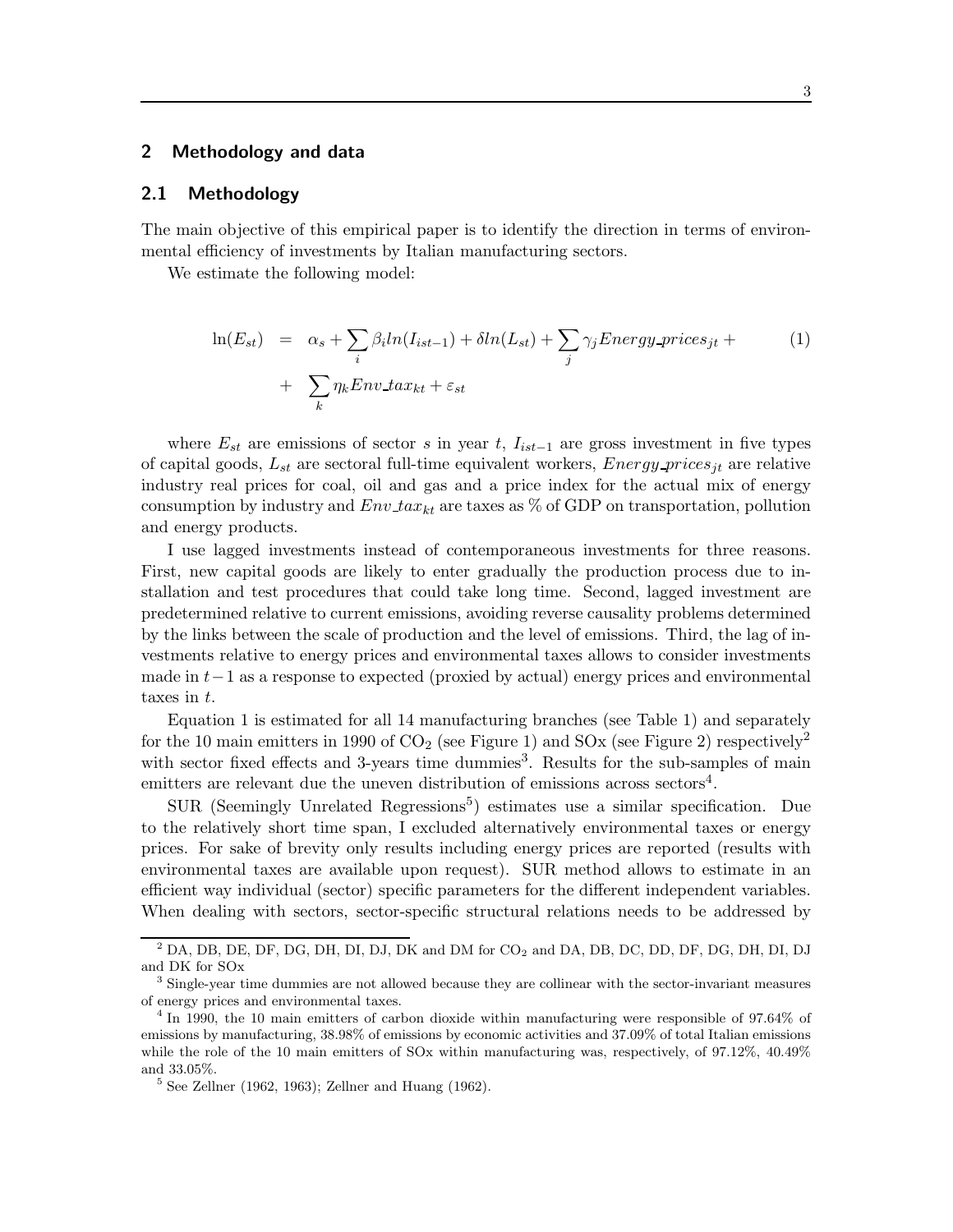allowing a sufficient level of flexibility<sup>6</sup> to avoid implicit compensations as in the FE model. SUR estimates are performed on the sub-sample of the 10 main emitters for carbon dioxide and SOx respectively in order to have sufficient degrees of freedom.

#### [FIGURE 1 ABOUT HERE]

#### [FIGURE 2 ABOUT HERE]

Gross investments affect sector emissions through different channels.

Substitution of obsolete capital stock. New capital goods may replace obsolete and/or spoiled physical capital. If the scale of production does not increase, the effect on emissions depends on the relative energy/emissions efficiency of the new goods. I expect that the relative environmental efficiency depends on the expected relative and absolute energy prices and on the expected stringency of environmental regulations<sup>7</sup>.

Extension of the productive capacity. An increase of the scale of production determined by the extension of the productive capacity for a given average level of emissions efficiency should increase total emissions. On the other hand, if the new additional capital goods are more (less) environmental efficient, total emissions in the long run may reduce (further increase) once obsolete physical capital, which is less (more) environmental efficient, will exit the production process. Finally, there is the possibility that new capital goods complement the existing stock in order to improve efficiency (both economic and environmental through energy savings)<sup>8</sup>.

Role of 'light' investments. The level of investment in 'light' capital goods such as equipment for offices and communication and software may be seen as an indicator of the speed of adoption of information and communication technologies (ICTs henceforth) by the different sectors. As pointed out by recent works carried out by OECD (OECD, 2009c,b,a), ICTs may contribute to reduce emissions through three different channels (OECD, 2009a). The first, only marginal in the current analysis, passes through direct effects such as the direct production and disposal of ICT goods. The second channel regards the role of ICTs in improving the energy efficiency of the whole economic system (enabling effect). The third channel is related to systematic effects. ICTs have the potential of "facilitate" behavioural and organisational changes towards sustainability [...] moving beyond energyefficiency improvements in existing processes towards the development of new innovative products and processes that radically alter (and improve) environmental footprints" (OECD, 2009a).

 $6$  One case of relevant sector-specific patterns within the productivity/environmental efficiency relation framework is investigated by Marin and Mazzanti (2009b), finding highly heterogeneous relations between labour productivity and emissions per worker for Italian manufacturing sectors.

<sup>7</sup> As other European countries, Italy experienced a shift back to coal in periods of high oil and gas relative prices, with a negative effect on emissions efficiency.

<sup>8</sup> An example might be the substitution of an energy-inefficient engine of a machinery with a more energyand/or time- efficient one, with an increase in the productive capacity accompanied by an overall increase in energy efficiency.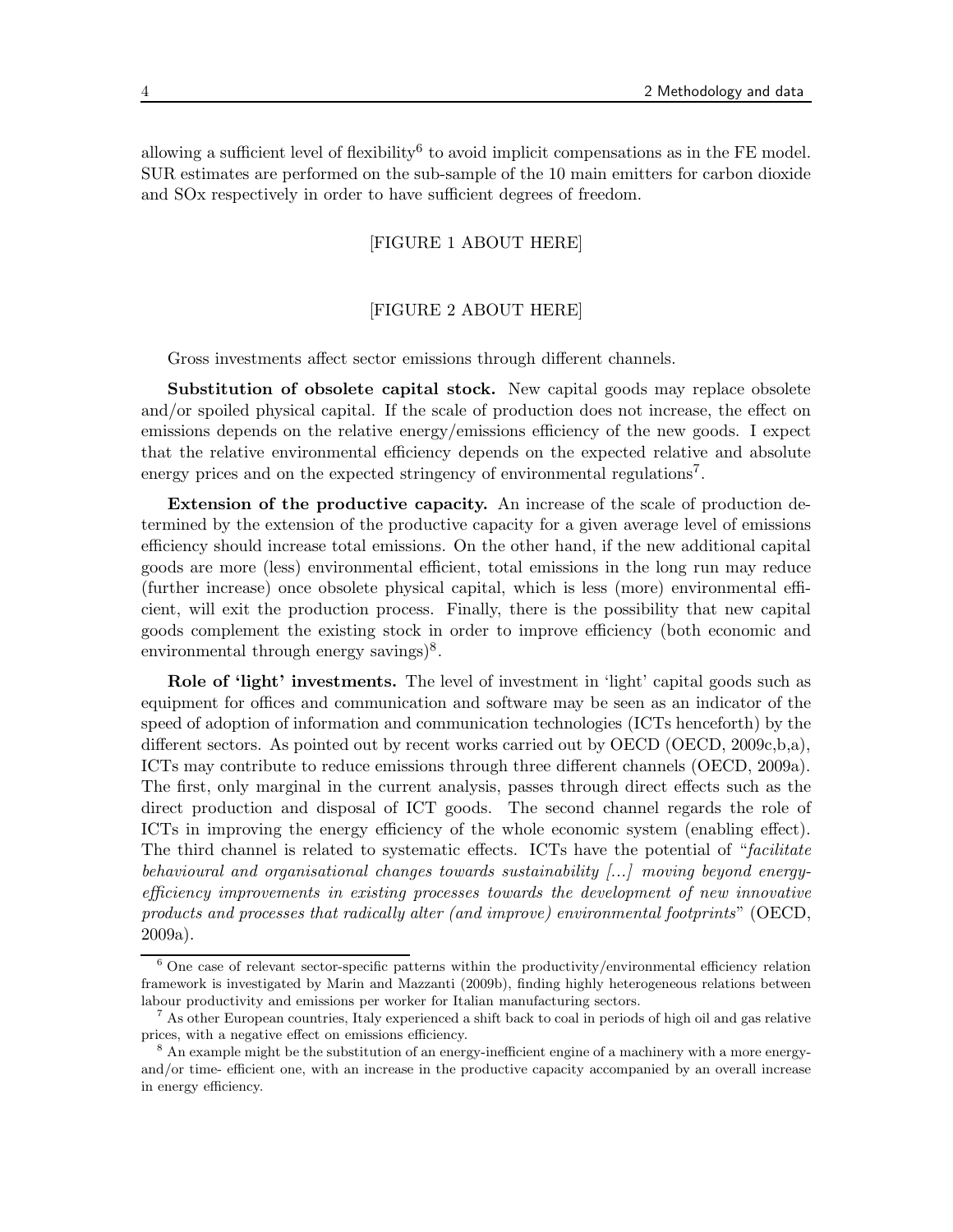Finally, I account for the role of total and relative prices of energy fuels and for the intensity of environmental taxes to control for the effect on emissions of induced technological change (see Popp et al (2009) for a survey of the role of induced technological change for environmental efficiency and Popp (2002) as an example of empirical study on the role of energy prices as driver of environmental technological change).

#### 2.2 Data

I use NAMEA tables for Italy (provided by Istat) for the period 1990-2006, with a 2-digit Nace disaggregation level. In the NAMEA tables, environmental pressures (for Italian NAMEA air emissions and virgin material withdrawal) and economic data (from national accounts) are assigned to the economic branches of resident units or to the household consumption categories directly responsible for environmental and economic phenomena<sup>9</sup>.

I merge these data on emissions (considering emissions of carbon dioxide and sulphur oxides only) with national sectoral accounts on capital stock and investment trends for 9 categories of capital goods<sup>10</sup>, with the same Nace disaggregation as NAMEA and coverage 1980-2006. Istat provides a disaggregation in 9 categories of investments: machinery, equipment for offices, equipment for communication, furniture, road vehicles, other vehicles<sup>11</sup>, buildings, software and other goods not elsewhere specified.

To reduce the problems related to the instability and the truncation of some series for various sectors, I reduce to 5 the number of categories. I merge in a unique variable the investments in equipment for offices and communication, the investments in software and the investments in other goods not elsewhere specified because of problems of truncation of the data as regards the investments in some of these categories<sup>12</sup>, high volatility of the series, small proportion of each of these categories on total investments and the possibility to identify them in the broad category of information and communication technologies  $(ICTs).$ 

Data on environmental taxes come from the set of environmental accounts provided by Istat (coverage 1990-2006) and are expressed as  $\%$  of GDP<sup>13</sup>. Finally, energy prices<sup>14</sup> (see Figure 3 for the trends of the price index and for relative prices) for industry come from IEA (coverage 1990-2006).

#### [FIGURE 3 ABOUT HERE]

#### [FIGURE 4 ABOUT HERE]

<sup>&</sup>lt;sup>9</sup> For an exhaustive overview of the system of environmental accounts refer to the so-called SEEA 2003 (United Nations et al, 2003).

 $10$  The list of the products included in each category is reported in Table 2. Data on investments come from the database 'Investimenti fissi lordi per branca proprietaria, stock di capitale e ammortamenti' by Istat.

 $11$  Investments in Other vehicles are not performed by manufacturing branches.

<sup>&</sup>lt;sup>12</sup> An example is sector DF, for which no investments in Equipment for communication is reported for the period 2002-2005.

<sup>&</sup>lt;sup>13</sup> See Figures 4 and 5 for the trends of taxes, in absolute and relative terms respectively.

<sup>14</sup> Expressed as real price index for industry.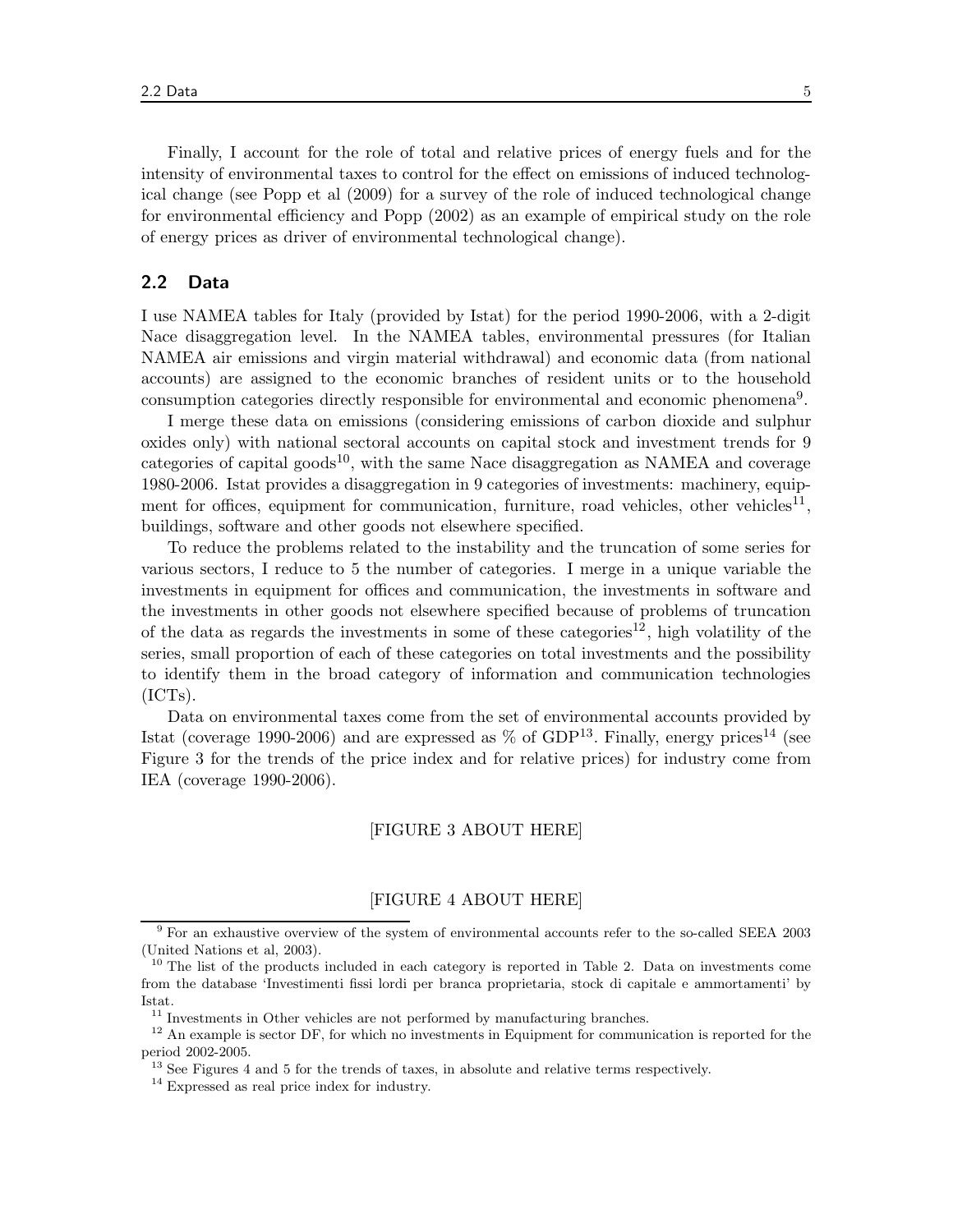#### [FIGURE 5 ABOUT HERE]

#### 3 Results

#### 3.1 Homogeneous estimates

Tables 4 and 5 summarize the homogeneous fixed effect estimates<sup>15</sup> for  $CO_2$  and  $SOX$ respectively. In columns 1 and 2 (with 3-year time dummies) I report the estimates for all 14 manufacturing sectors while in columns 3 and 4 (with 3-year time dummies) I report the estimates for the 10 main emitters within manufacturing.

#### 3.1.1 Homogeneous estimates for  $CO<sub>2</sub>$

Investments in machinery affect positively sector  $CO<sub>2</sub>$  emissions, with an elasticity which is significant and robust to the different specifications. The effect is likely to be linked to the role of the scale of production: new investments increase the scale (or the number) of the plants and, in absence of a significant improvement of energy efficiency, emissions of  $CO<sub>2</sub>$ should increase with the size (or the number) of the plants.

Investments in road vehicles affect negatively sector  $CO<sub>2</sub>$  emissions, even if the result is not robust to the inclusion of time dummies $^{16}$ . The negative effect is consistent to the replacement of the oldest (and most polluting) vehicles within the fleet with new (and more efficient) road vehicles as a response of increasing prices for energy fuels and fiscal incentives for new more efficient road vehicles.

The effect of investments in new buildings and in new furniture on sector emissions is negative, even if it is less statistically robust as regards investments in furniture. This evidence suggests that new buildings, built to substitute in the medium run old buildings, are on average more energy efficient (e.g. better insulation) than existing buildings. However, the size of the effect is relatively low suggesting limited possibility for further important improvements. Investments in furniture might be seen as a proxy for the relevance of administrative, commercial and managerial activities in improving the economic (and environmental) performance of the firms within each sector. The negative effect suggests an improvement of the environmental performance (weakly confirmed by the estimates on SOx emissions) linked to increases in the administrative, commercial and managerial activities within manufacturing firms.

'Light' investments have a weak positive effect on sector  $CO<sub>2</sub>$  emissions only when I consider the sub-sample of main emitters. This effect, confirmed by the estimates on SOx emissions, reflects the inability of Italian manufacturing sectors $17$  of exploit extensively the potentialities of ICTs in order to improve the energy efficiency of the production processes.

<sup>&</sup>lt;sup>15</sup> I report robust standard errors (clustered by sector) due to significant groupwise heteroschedasticity in all FE estimates.

<sup>&</sup>lt;sup>16</sup> This may depend on the fact that investments in road vehicles have similar trends for all manufacturing sectors, given that the demand for road vehicle is highly elastic to variations of prices (e.g. periodical incentives for road vehicles).

<sup>&</sup>lt;sup>17</sup> In section 3.2.1 I will show that some important capital-intensive sector had exploited effectively ICTs in order to improve energy (and environmental) efficiency.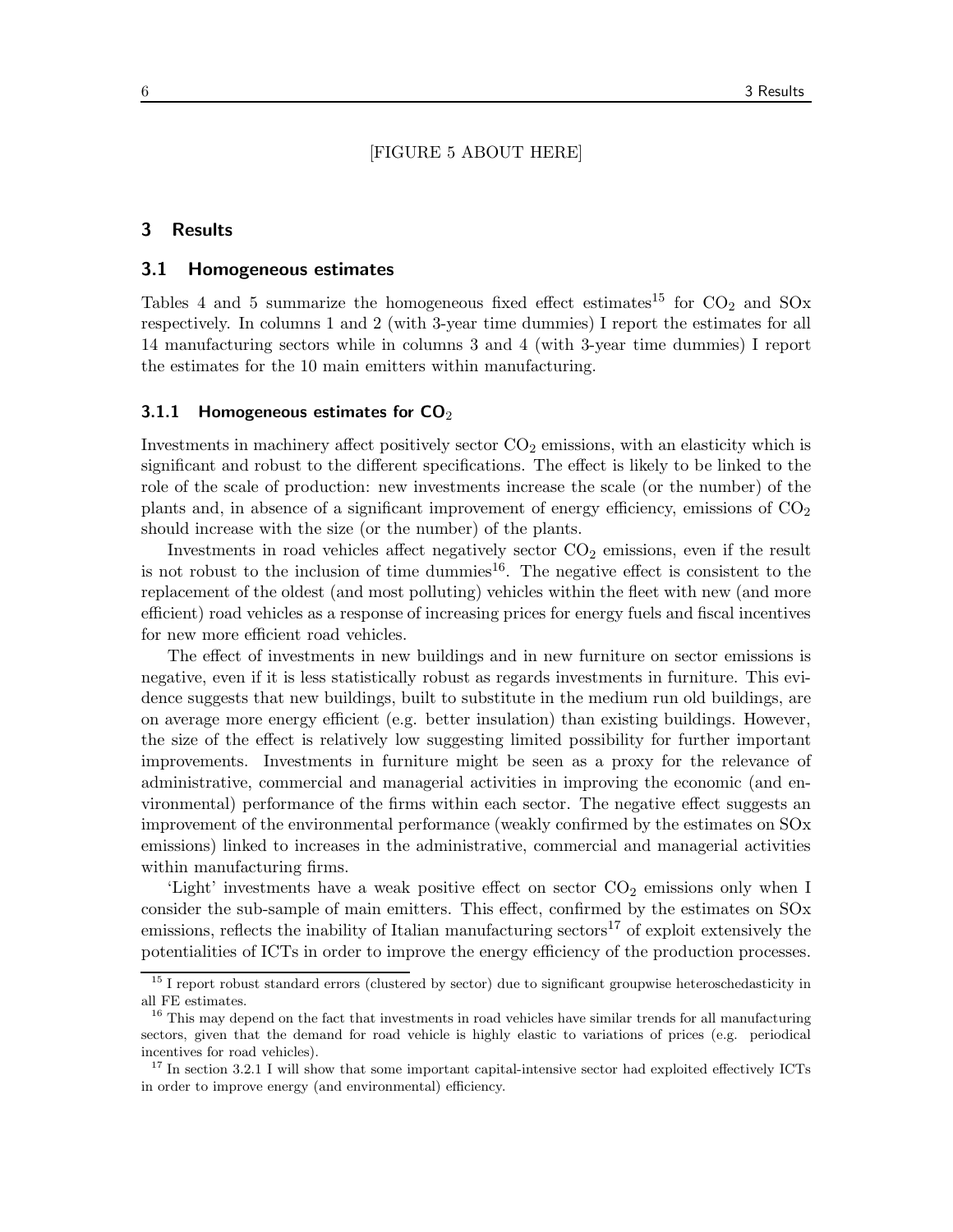A meaningful interpretation of the effect of relative and absolute energy prices and of environmental taxes may be done only in estimates which include 3-years dummy variables. In fact, these sector-invariant variables may capture temporal trends which are common to all sectors instead of induced technical changes. Relative and absolute energy prices and environmental taxes has no significant effect on  $CO<sub>2</sub>$  emissions dynamics.

Finally, the elasticity of emissions relative to the level of employment is positive  $(< 1)$ , significant and robust to the different specifications. As pointed out in section 2, labour is a variable which represents the scale of the economic activity of a sector: the robust relationship between labour and emissions at the aggregate level is a signal of strong scale effects of sector emissions.

#### [TABLE 4 ABOUT HERE]

#### 3.1.2 Homogeneous estimates for SOx

First note that, relative to  $CO<sub>2</sub>$ , the explanatory power of investments as regards  $SOX$ emissions is much lower. This result is consistent with the evidence of delinking for Italy exposed in Marin and Mazzanti (2009b) where SOx abatements are not linked to phenomena at the sector level but to exogenous environmental command-and-control regulations since mid-80s and where sector heterogeneity in productivity/emissions dynamics was much higher than for  $CO<sub>2</sub>$ .

#### [TABLE 5 ABOUT HERE]

Investments in machinery do not have any average significant effect on SOx, as well as 'light' investments<sup>18</sup> in road vehicles<sup>19</sup> and in furniture<sup>20</sup>.

The effect of investments in new buildings is always positive and robust to the different specifications. This is at odds with the explanation given to the  $CO<sub>2</sub>$  emissions-saving effect linked to more energy efficient buildings. However, heterogeneous SUR estimates (see section 3.2.2) predict an average negative (SOx emissions-saving) effect of investments in buildings.

Investments in furniture and in ICTs have only marginal effects, the former weakly significant and negative only in one of the four specifications and the latter weakly significant and positive for the whole manufacturing only. This average picture hide opposite forces that can be disentangled in SUR heterogeneous estimates.

The same caveat as before applies for the interpretation of the effect of energy prices and environmental taxes in specifications without time dummies. Also in this case, SOx dynamics is not affected by absolute and relative energy prices. It will be more clear in the next section that this lack of significance reflects an high degree of heterogeneity in the responses of different sectors to changes in energy prices.

<sup>&</sup>lt;sup>18</sup> With the exception of a weak positive effect for the manufacturing as a whole, probably driven to the sectors which play a minor role in terms of SOx emissions.

<sup>&</sup>lt;sup>19</sup> The only significant effect, in column 2, may be linked to the shift of the commercial vehicles fleet towards the new generation of more efficient diesel engines.

 $20$  For which a weak negative effect is found in column 2.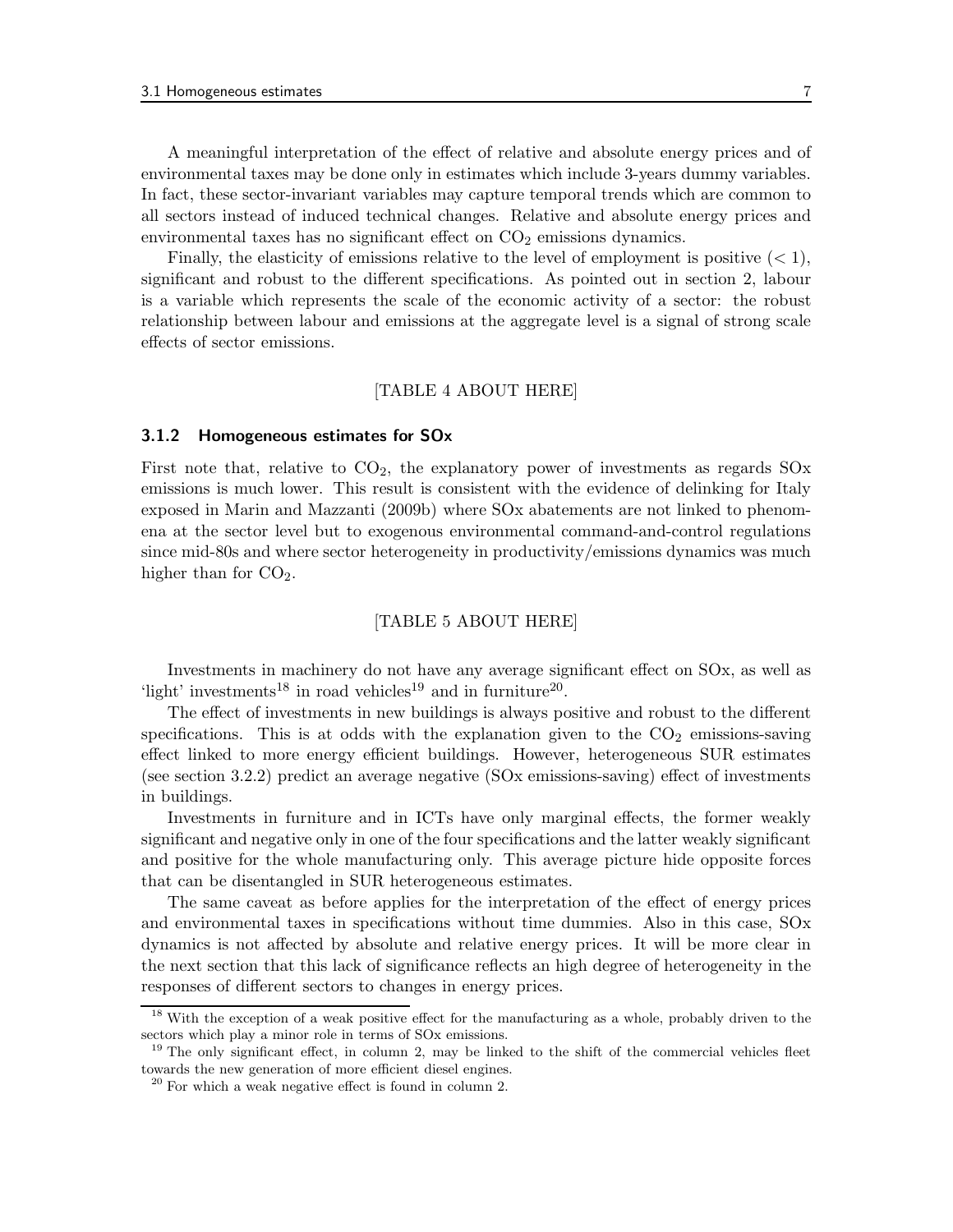Environmental taxes are highly significant for SOx emissions. Taxes on transportation, somewhat proportional to energy and environmental efficiency of the vehicles, had a significant and negative effect on SOx emissions, mainly linked to effects on the less polluting sectors (the coefficient is not significant for the regression on the sub-sample of the main SOx emitters in column 4). Taxes on pollution, introduced only since 1993, were somewhat effective<sup>21</sup> in reducing SO<sub>x</sub> emissions, with an effect which is robust to the various specifications. Finally, the positive effect on SOx emissions of taxes on energy depends on the disproportionate weight of taxes on gasoline and kerosene (with a medium potential of SOx emissions) relative to relatively low taxes on coal (with a high potential of SOx emissions).

Scale effect induced by the dynamics of the employment of the manufacturing sectors is relevant also for SOx, even though the lower statistical significance (the elasticity is significant at the 5% level only in all specifications) implies more space to improvements in SOx emissions efficiency beyond reductions of the scale of production<sup>22</sup>.

The results of homogeneous fixed effect estimates are robust to the inclusion of total capital as additional covariate and on slightly different lag structures. For sake of brevity I do not report additional estimates which are available upon request.

#### 3.2 Heterogeneous estimates

Tables 6 and 7 summarize the heterogeneous SUR estimates for  $CO<sub>2</sub>$  and SOx respectively while Table 8 contains the results for the test of aggregation bias.

The results for heterogeneous estimates has to be interpreted with caution. In fact, due to the high number of covariates and sectors and to the relatively short time series, the heterogeneous estimates are quite volatile, especially as regards the most persistent variables (i.e. employment). For this reason, in the following sections I will briefly comment on the most relevant deviations of sector-level estimates from the average picture.

Note that the results differ substantially across sectors. The null hypothesis of common slope is rejected for all variables (jointly and separately) and both for  $CO<sub>2</sub>$  and  $SOX$  (Table 8). Homogeneous estimates are then the result of a compensation among different and sometimes opposite effects, giving only a general (even if interesting) picture.

#### 3.2.1 Heterogeneous estimates for  $CO<sub>2</sub>$

The positive effect of investments in machinery on  $CO<sub>2</sub>$  emissions is confirmed only for sector DG (chemicals) and, weakly, for sector DI (other non-metallic mineral products) while the effect is negative for DK (Machinery and equipment n.e.c.) and especially for DB (textiles and textile products). This positive effect on environmental efficiency of new machineries, strongly confirmed by sector DB as far as SOx emissions are concerned, is the result of a radical process of structural change of the textile sector during the last two decades in order to compete with new competitors in the world market. The strong negative effect suggest that new capital goods have substituted obsolete goods without significant increases in the productive capacity. On the other hand, the strong positive coefficient

 $21$  Or highly correlated with other effective environmental policies.

<sup>&</sup>lt;sup>22</sup> As reminded in the first section, a relatively high proportion of SOx emissions for a given level of energy consumption and a given mix of fuels may be abated through end-of-pipe devices.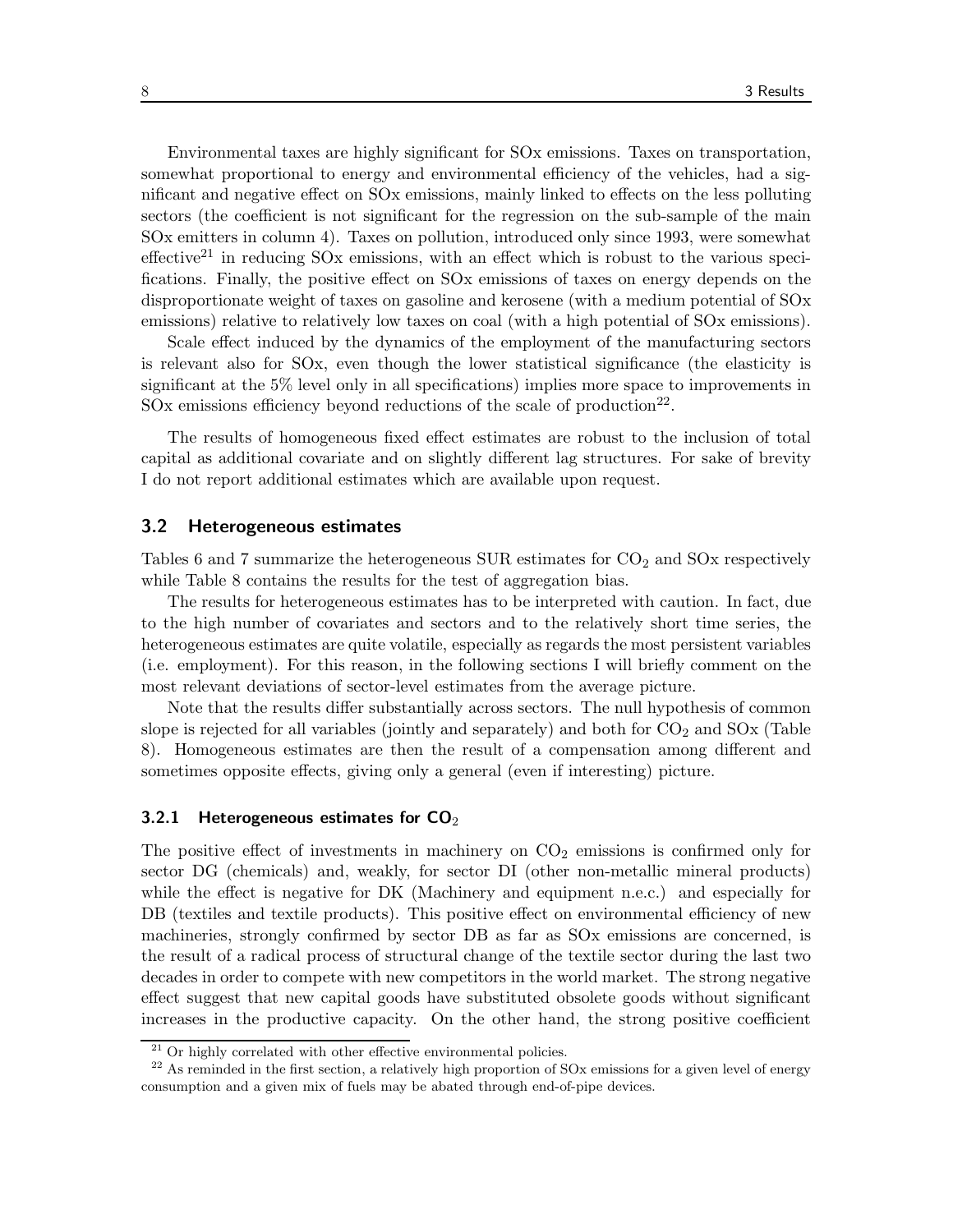for DG (chemicals) might reflect either an extension of the productive capacity or a move to more capital (and energy) intensive production processes. Note that also this sector experienced a strong structural change over the last two decades.

Investments in road vehicles affect positively, on average (with the exception of sectors DH and DJ), sector  $CO_2$  emissions. The effect is particularly robust for sectors DB, DI, DG and DM. As pointed out in the previous section, the only significant effect, in column 2, may be linked to the shift to more economically efficient diesel engines with a negative impact on  $CO<sub>2</sub>$  emissions efficiency.

The carbon emissions-saving effect of investments in buildings is on average confirmed with the significant exceptions of sectors DM and DH (possible scale effects).

With the only exception of sector DB (for which the same comments a above applies as regards the radical structural change experienced by this sector) and DH, the (weak) negative aggregate effect of investments in furniture is confirmed.

As far as investments in ICTs are concerned, the effect is significant for most of the sectors (except for DB, DF and DI) but with heterogeneous sign and size. For a group of sectors (DA, DE and DK) the effect is positive (emissions-increasing) while for sectors DG, DH, DJ and DM is negative (emissions-saving). Virtuous sectors are characterized by the presence of big firms and plants for which the impact on production costs of ICTs-induced energy savings (e.g. advanced factory automation) is likely to be huge relative to more segmented sectors.

Finally, note that, differently from homogeneous estimates, the effect of energy prices is significant. Each sector reacted in a different way to relative and absolute energy price changes. On average<sup>23</sup>, an increase (decrease) of the relative price of coal gives rise to a decrease (increase) of  $CO<sub>2</sub>$  due to changes in the energy mix towards more efficient (inefficient) fuels, which is consistent with the anecdotal evidence of a recoupling of  $CO<sub>2</sub>$ emissions in periods of low relative prices for coal. The effects linked to the relative prices of gas and oil and to absolute energy prices are less straightforward, with no clear average effect and presence of both positive and negative effects.

#### [TABLE 6 ABOUT HERE]

#### 3.2.2 Heterogeneous estimates for SOx

First, note that the poor significance of homogeneous estimates for the effect of investments and energy prices was hiding highly heterogeneous patterns, with greater dispersion than CO2 heterogeneous estimates.

Sector DB (textile) is also in this case a sort of outlier, characterized by a shift towards more environmental efficient production processes in its phase of deep structural change. A shift to more SOx-efficient machinery has involved most of the most polluting manufacturing sectors.

The role of investments in road vehicles is relevant for sectors DB (strong positive effect even though investments in road vehicles by this sector represent only a small proportion of total investments) and DG (negative effect) only.

<sup>23</sup> Sectors DA, DE, DK and DM.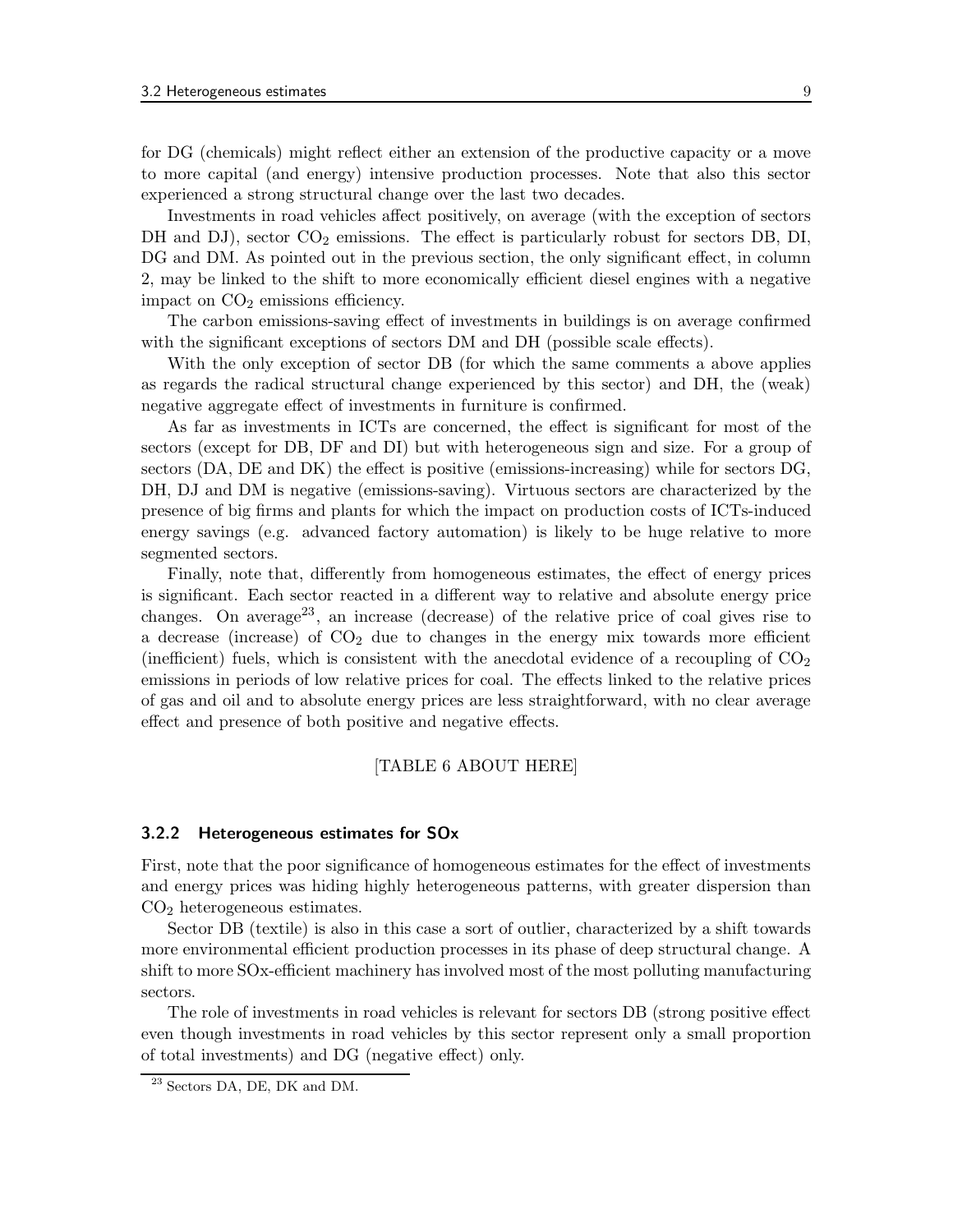Investments in buildings have an average negative effect on SOx emissions, a result which is more plausible than the positive effect estimated in homogeneous regressions. A negative effect, in fact, is in line with the robust negative effect found for  $CO<sub>2</sub>$  and probably linked to more isolated new buildings.

The role of investments in furniture varies widely across sectors, from a strong and relevant emissions-increasing effect (sector DB) to a set of sectors characterized by emissionssaving effects (DF and DJ).

Finally, investments in ICTs determine, on average, a reduction of emissions with the exception of DD (wood and wood products) for which the potential for ICT-induced emissions saving is low due to the average small dimension of firms belonging to this sector.

The results regarding the role of absolute and relative energy prices confirm the high degree of variance of the effects across sectors, with an evidence of important sector-specific responses to changes in energy prices.

#### [TABLE 7 ABOUT HERE]

#### [TABLE 8 ABOUT HERE]

#### 4 Conclusions

This paper investigates the environmental direction in terms of  $CO<sub>2</sub>$  and SOx emissions of investments in different capital goods of the Italian manufacturing sectors. Once I relax the implicit hypothesis of homogeneity of the patterns of different sectors, heterogeneous estimates, even though quite volatile, offer interesting insights on the conflicting forces that determine the aggregate picture.

The results of the current paper have to be interpreted cautiously. First, the comparison between the results for  $SOx$  and  $CO<sub>2</sub>$  and between homogeneous and heterogeneous estimates highlights some inconsistency. These inconsistencies are the result of: (i) the volatility of sector data on employment and most of all on investments, which are characterized by wide fluctuations in response to the business cycle<sup>24</sup>; (ii) the relatively short time series that does not allow to capture structural shifts in (environmental) technology; (iii) the need of a structural to explain theoretically and test empirically possible interactions between different investments behaviour, energy prices, environmental taxes and supply-use linkages between sectors.

Further research should be directed to cross-country studies made possible by the increasing availability of NAMEA-like database at the European level. Furthermore, firmlevel analyses on the environmental direction of investments in capital goods are needed in order to identify the features of the firms which are moving to more environmental efficient production processes and the firms which are lagging behind.

<sup>&</sup>lt;sup>24</sup> This problem can be solved through the use of averages instead of single-year data, a strategy that is limited in this case by the short time series.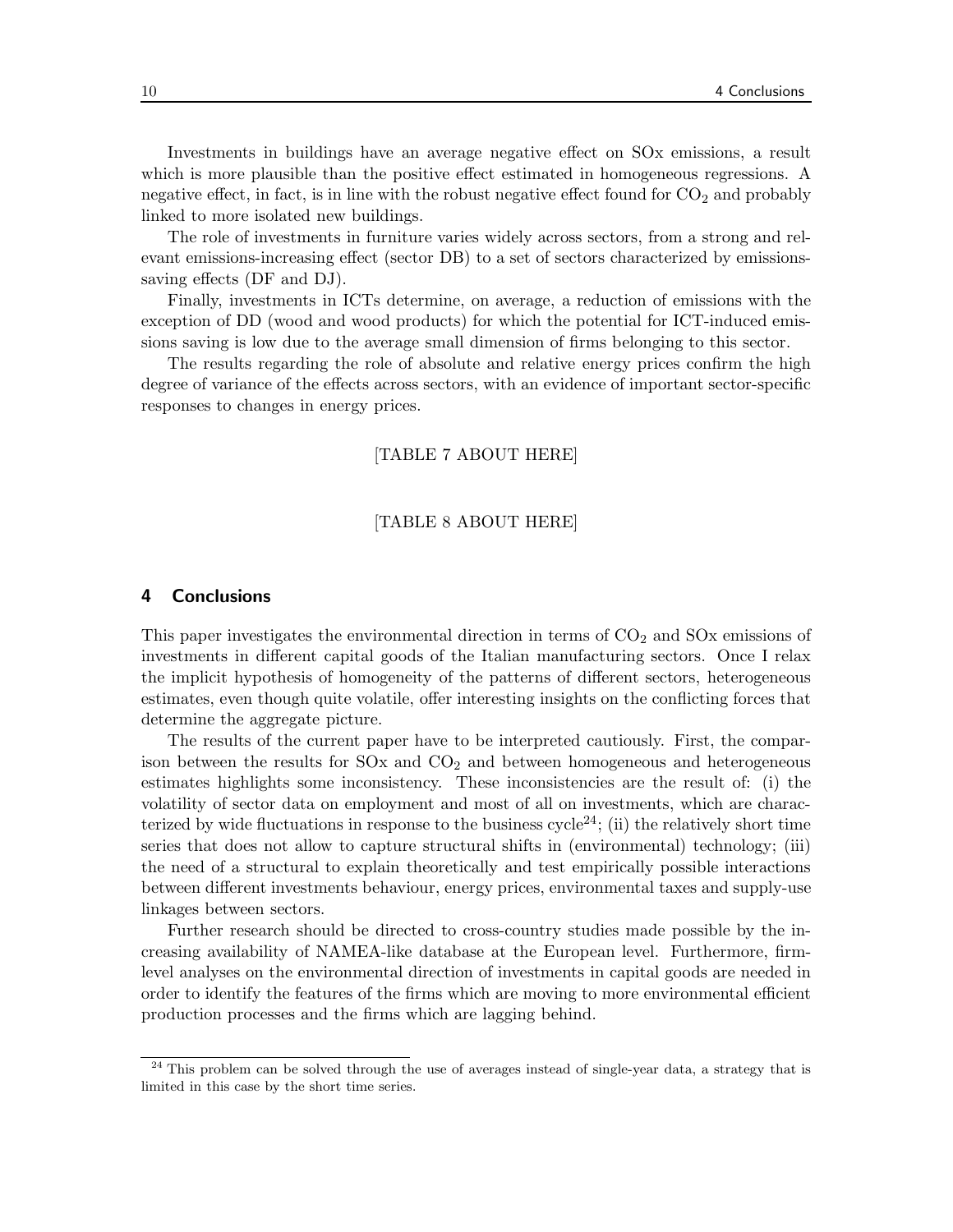### A Appendix

|      | Tab. 1: Nace branches classification                    |
|------|---------------------------------------------------------|
| Nace | Sector description                                      |
| DA   | Food products, beverages and tobacco                    |
| DB   | Textiles and textile products                           |
| DC   | Leather and leather products                            |
| DD   | Wood and wood products                                  |
| DE   | Pulp, paper and paper products; publishing and printing |
| DF   | Coke, refined petroleum products and nuclear fuel       |
| DG   | Chemicals, chemical products and man-made fibres        |
| DH.  | Rubber and plastic products                             |
| DI   | Other non-metallic mineral products                     |
| D.I  | Basic metals and fabricated metal products              |
| DK   | Machinery and equipment n.e.c.                          |
| DL   | Electrical and optical equipment                        |
| DМ   | Transport equipment                                     |
| DΝ   | Other manufacturing industries                          |

Tab. 2: Capital goods

| Capital good                | Ateco91 categories                                                  |
|-----------------------------|---------------------------------------------------------------------|
| Machinery                   | $01.1, 01.2, 05.0, 17.4, 17.5, 19.1, 19.2, 20.1, 22.0, 25.2, 26.1,$ |
|                             | 26.2, 26.6, 27.2, 28.1, 28.2, 28.3, 28.6, 28.7, 29.1, 29.2, 29.4,   |
|                             | 29.5, 29.6, 29.3, 29.7, 31.1, 31.2, 31.5, 31.6, 33.1, 33.2, 33.3,   |
|                             | 33.4, 33.5, 36.4, 36.5, 36.6                                        |
| Equipment for offices       | 30.0                                                                |
| Equipment for communication | 32.1, 32.2, 32.3                                                    |
| Furniture                   | 36.1, 36.3                                                          |
| Road vehicles               | 34.1, 34.2, 34.3, 35.4, 35.5                                        |
| Other vehicles              | 35.1, 35.2, 35.3                                                    |
| <b>Buildings</b>            | 45.0                                                                |
| Software                    | 72.0                                                                |
| Other goods                 | 50.2, 70.3, 74.1, 74.2, 92.0                                        |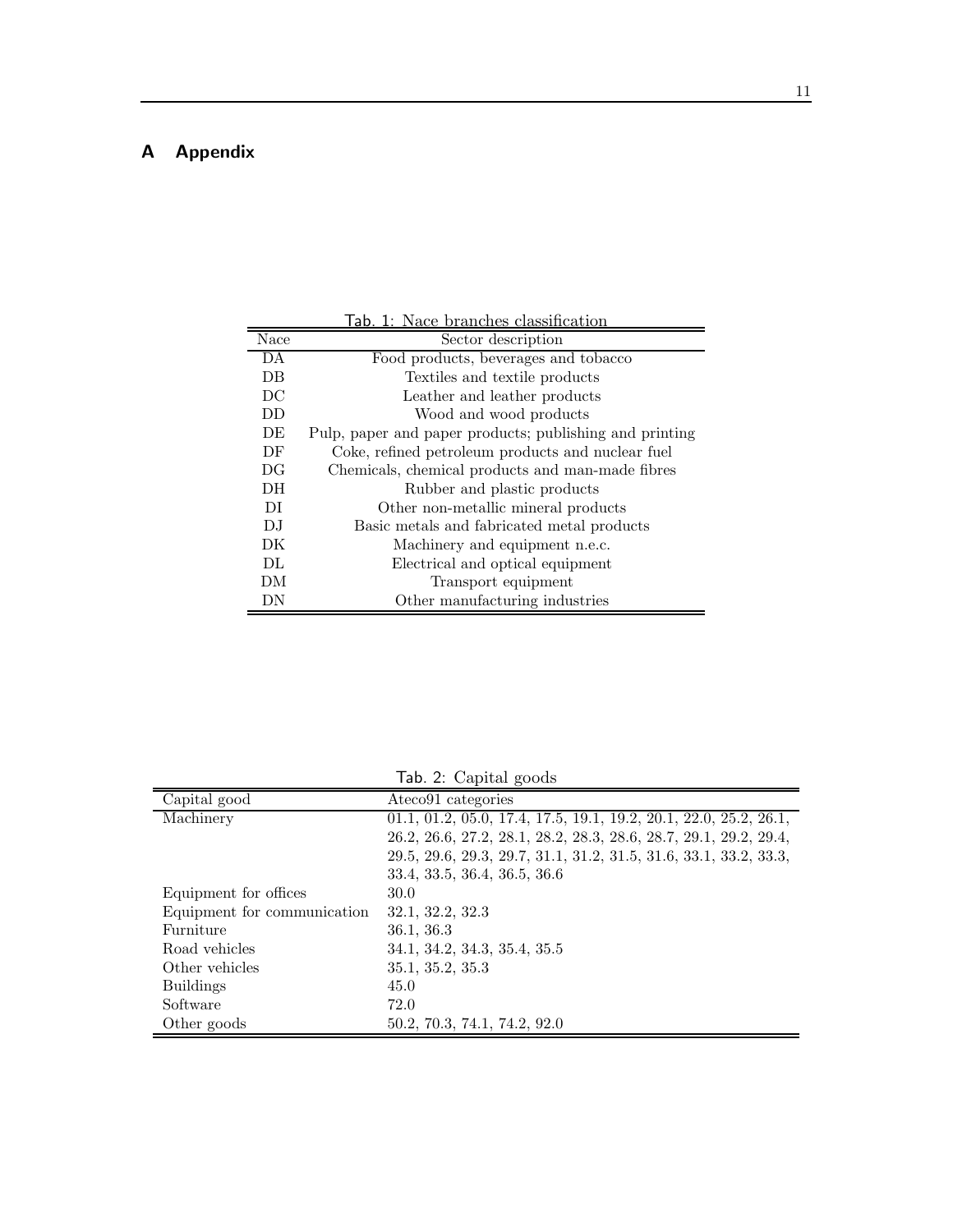| Variable        | Unit              | Mean       | Median    | Min     | Max        | St. dev.   |
|-----------------|-------------------|------------|-----------|---------|------------|------------|
| CO <sub>2</sub> | Tons              | 10,473,126 | 4,272,202 | 906,283 | 50,538,698 | 12,168,924 |
| SOx             | Tons of $SO2$ eq. | 28,126     | 5,069     | 200     | 288,605    | 53,688     |
| L               | 1000 FTE          | 356        | 277       | 24      | 894        | 211        |
| Inv_machin.     | Million of Euro   | 2,203      | 2,045     | 199     | 6,971      | 1,392      |
| Inv_transp.     | Million of Euro   | 168        | 135       | 6.49    | 539        | 113        |
| Inv_build.      | Million of Euro   | 787        | 646       | 37.8    | 2,530      | 496        |
| Inv_furn.       | Million of Euro   | 95.3       | 74.7      | 2.74    | 323        | 67.9       |
| Inv_'light'     | Million of Euro   | 407        | 389       | 25.4    | 1,502      | 271        |
| Energy p. index | $2005 = 100$      | 77.5       | 71.5      | 55.1    | 108        | 13.2       |
| P. coal (rel)   | $2005 = 1$        | 0.977      | 0.958     | 0.758   | 1.420      | 0.129      |
| P. oil (rel)    | $2005 = 1$        | 1.030      | 1.040     | 0.935   | 1.090      | 0.051      |
| P. gas (rel)    | $2005 = 1$        | 0.890      | 0.888     | 0.741   | 1.130      | 0.092      |
| Tax energy      | % of GDP          | 2.710      | 2.840     | 2.170   | 3.130      | 0.351      |
| Tax transp.     | % of GDP          | 0.519      | 0.500     | 0.430   | 0.590      | 0.056      |
| Tax pollut.     | $%$ of GDP        | 0.026      | 0.030     | 0.000   | 0.050      | 0.017      |

Tab. 3: Descriptive statistics

Fig. 1:  $CO<sub>2</sub>$  emissions of manufacturing sectors



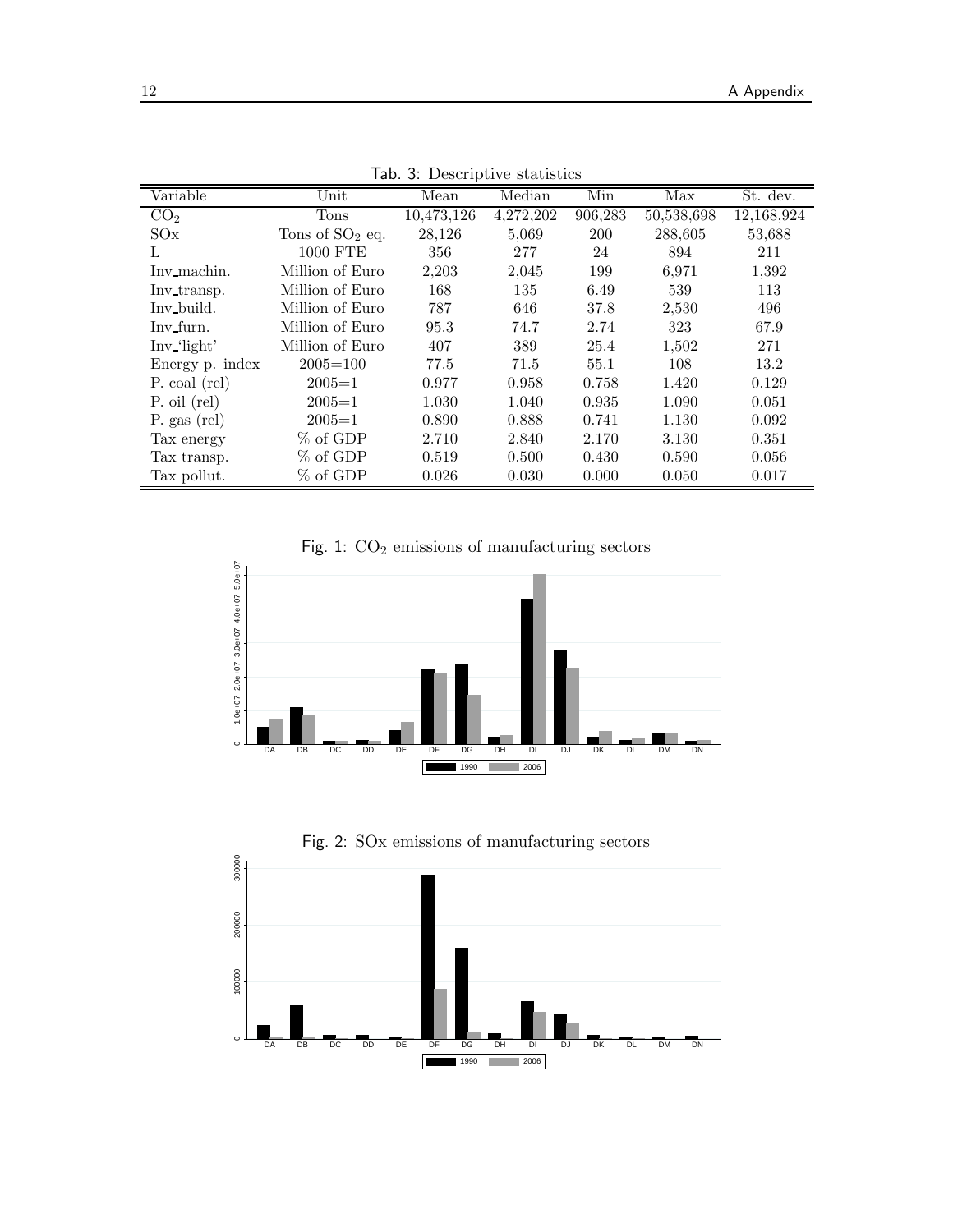

Fig. 3: Trends of energy prices (1990=1)

Fig. 4: Trends of environmental taxes (as % of GDP)





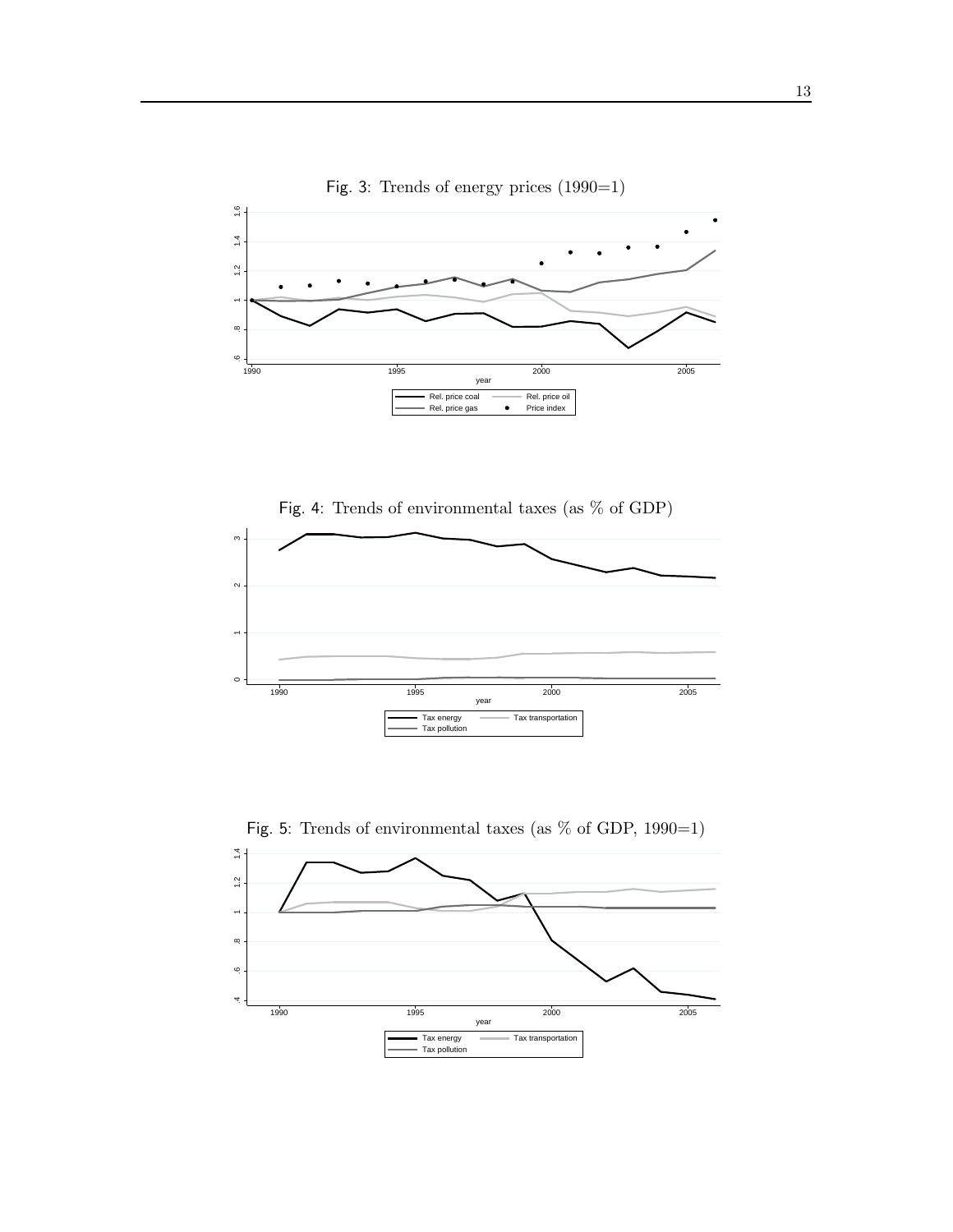|                                       | Manufacturing | Manufacturing      | Main emitters | Main emitters        |
|---------------------------------------|---------------|--------------------|---------------|----------------------|
|                                       | (1)           | (2)                | (3)           | (4)                  |
| $ln(i$ nv_machinery <sub>st-1</sub> ) | $0.21***$     | $0.23***$          | $0.21***$     | $0.24***$            |
|                                       | [0.05]        | [0.05]             | [0.05]        | [0.05]               |
| $ln(inv_{transportation_{st-1}})$     | $-0.11***$    | $-0.04$            | $-0.12***$    | $-0.06$              |
|                                       | [0.03]        | [0.04]             | [0.04]        | [0.05]               |
| $ln(inv_building_{st-1})$             | $-0.08***$    | $-0.09***$         | $-0.10***$    | $-0.12***$           |
|                                       | [0.03]        | [0.03]             | [0.03]        | [0.03]               |
| $ln(inv\_furniture_{st-1})$           | $-0.01$       | $-0.08**$          | $-0.07*$      | $-0.13**$            |
|                                       | [0.02]        | [0.03]             | [0.03]        | [0.05]               |
| $ln(inv$ -'light' <sub>st-1</sub> )   | $0.05\,$      | $0.06\,$           | $0.20**$      | $0.21**$             |
|                                       | [0.05]        | [0.05]             | [0.08]        | [0.09]               |
| $ln(L_{st})$                          | $0.70***$     | $0.72***$          | $0.64***$     | $0.68***$            |
|                                       | [0.12]        | [0.12]             | [0.15]        | [0.14]               |
| Price coal $(\text{rel})_{st}$        | $-0.12$       | $-0.37$            | $-0.18$       | $-0.31$              |
|                                       | [0.14]        | [0.30]             | [0.18]        | [0.36]               |
| Price oil $(\text{rel})_{st}$         | $0.22\,$      | 0.18               | 0.24          | 0.32                 |
|                                       | [0.22]        | [0.32]             | [0.25]        | [0.38]               |
| Price gas $(\text{rel})_{st}$         | $0.02\,$      | $-0.27$            | $-0.14$       | $-0.40$              |
|                                       | [0.16]        | [0.27]             | [0.20]        | [0.36]               |
| Energy price index <sub>st</sub>      | $0.00\,$      | $0.01\,$           | $0.01*$       | $0.01*$              |
|                                       | [0.00]        | [0.00]             | [0.00]        | [0.00]               |
| Tax on energy <sub>st</sub>           | $0.05\,$      | $0.13\,$           | 0.11          | 0.19                 |
|                                       | [0.07]        | [0.13]             | [0.09]        | [0.16]               |
| Tax on transportation <sub>st</sub>   | 0.33          | $-1.32*$           | $-0.10$       | $-1.26$              |
|                                       | [0.32]        | [0.76]             | [0.42]        | [0.99]               |
| Tax on pollution <sub>st</sub>        | $2.74***$     | 4.78               | 0.68          | 0.91                 |
|                                       | [0.71]        | $[3.94]$           | $[1.01]$      | [5.87]               |
| t 9395                                |               | $0.12**$           |               | 0.12                 |
|                                       |               | [0.05]             |               | [0.08]               |
| t 9698                                |               | $-0.07$            |               | $0.02\,$             |
|                                       |               | [0.18]             |               | [0.27]               |
| t 9901                                |               | 0.08               |               | 0.11                 |
|                                       |               | [0.15]             |               | [0.22]               |
| $t$ 0204                              |               | 0.14               |               | 0.16                 |
|                                       |               | [0.14]             |               | [0.19]               |
| t_0506                                |               | 0.16               |               | 0.16                 |
|                                       |               | $[0.17]$           |               | [0.23]               |
| Constant                              | $10.01***$    | $10.59***$         | $10.54***$    | $10.51***$           |
|                                       | [0.84]        | [1.32]             | [0.98]        | [1.60]               |
| Test time dummies $(F)$               |               | $2.34***$          |               | $5.\overline{12***}$ |
| Sector fixed fx $(F)$                 | 994.78***     | 1043.39***         | 1032.69***    | $1038.62***$         |
| F test                                | $9.11***$     | $8.39***$          | $6.81***$     | $5.68***$            |
| R sq. Within                          | 0.39          | 0.45               | 0.38          | 0.42                 |
| Ν                                     | $\,238$       | $\boldsymbol{238}$ | 170           | 170                  |

Tab. 4: Fixed effect estimates for  $CO_2$  (dependent variable:  $ln(CO_{2st})$ )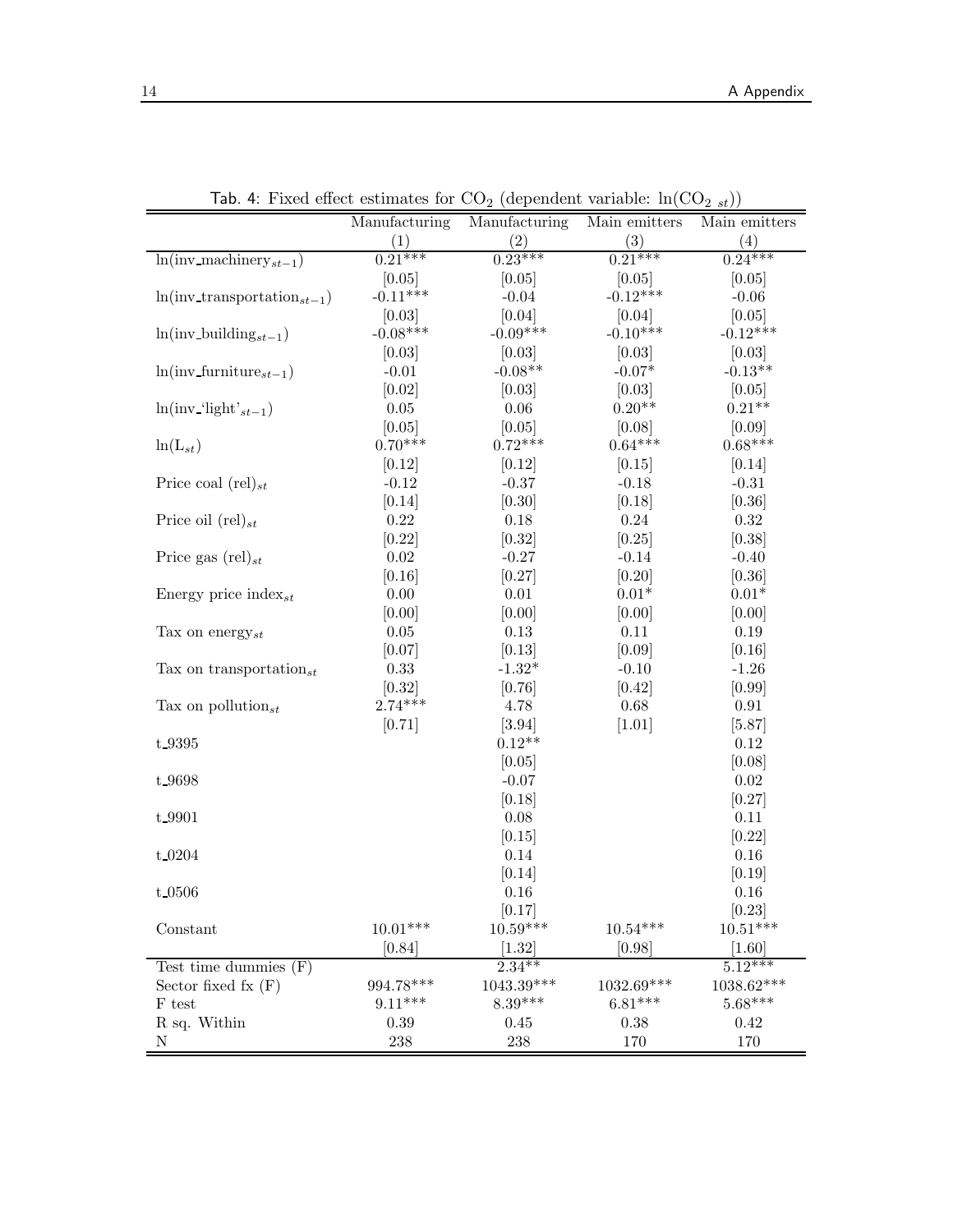|                                       | Manufacturing   | Manufacturing                  | Main emitters | Main emitters |
|---------------------------------------|-----------------|--------------------------------|---------------|---------------|
|                                       | (1)             | (2)                            | (3)           | (4)           |
| $ln(i$ ny_machinery <sub>st-1</sub> ) | 0.05            | 0.11                           | 0.17          | 0.24          |
|                                       | [0.13]          | [0.14]                         | [0.18]        | [0.19]        |
| $ln(inv_{transportation_{st-1}})$     | 0.14            | $0.28**$                       | $0.02\,$      | 0.12          |
|                                       | [0.11]          | [0.12]                         | [0.16]        | [0.19]        |
| $ln(inv_building_{st-1})$             | $0.16**$        | $0.17**$                       | $0.17*$       | $0.18**$      |
|                                       | [0.07]          | [0.07]                         | [0.09]        | $[0.09]$      |
| $ln(inv\_furniture_{st-1})$           | $0.01\,$        | $-0.19**$                      | $0.05\,$      | $-0.14$       |
|                                       | [0.07]          | [0.09]                         | [0.10]        | [0.12]        |
| $ln(inv$ -'light' <sub>st-1</sub> )   | $0.27*$         | $0.23*$                        | $0.29\,$      | 0.26          |
|                                       | [0.14]          | [0.13]                         | [0.18]        | [0.17]        |
| $ln(L_{st})$                          | $0.81**$        | $0.81**$                       | $0.95**$      | $0.94**$      |
|                                       | [0.36]          | [0.34]                         | [0.41]        | [0.41]        |
| Price coal $(\text{rel})_{st}$        | $0.15\,$        | 0.76                           | 0.23          | $0.90\,$      |
|                                       | [0.41]          | [0.77]                         | [0.56]        | [1.03]        |
| Price oil $(\text{rel})_{st}$         | $-0.78$         | $-0.97$                        | $-0.81$       | $-0.99$       |
|                                       | [0.71]          | [0.95]                         | [0.89]        | [1.27]        |
| Price gas $(\text{rel})_{st}$         | $-1.07**$       | $-0.43$                        | $-0.92$       | $-0.38$       |
|                                       | [0.45]          | [1.03]                         | [0.60]        | $[1.39]$      |
| Energy price index <sub>st</sub>      | $0.00\,$        | $0.01\,$                       | $0.00\,$      | $0.01\,$      |
|                                       | [0.01]          | [0.01]                         | [0.01]        | [0.01]        |
| Tax on energy <sub>st</sub>           | $1.07***$       | $1.16***$                      | $1.09***$     | $1.17**$      |
|                                       | [0.18]          | [0.41]                         | [0.23]        | [0.54]        |
| Tax on transportation <sub>st</sub>   | $-3.93***$      | $-5.17**$                      | $-3.60***$    | $-4.36$       |
|                                       | [0.75]          | [2.56]                         | $[1.00]$      | [3.35]        |
| Tax on pollution <sub>st</sub>        | $-12.80***$     | $-39.80***$                    | $-11.95***$   | $-39.72**$    |
|                                       | [2.13]          | [12.81]                        | [2.55]        | [17.26]       |
| t_9395                                |                 | $0.43***$                      |               | $0.40*$       |
|                                       |                 | [0.16]                         |               | [0.22]        |
| t 9698                                |                 | $1.19**$                       |               | 1.23          |
|                                       |                 | [0.58]                         |               | [0.79]        |
| t_9901                                |                 | $1.14**$                       |               | $1.14*$       |
|                                       |                 | [0.46]                         |               | [0.63]        |
| t_0204                                |                 | $0.79*$                        |               | $0.80\,$      |
|                                       |                 | [0.44]                         |               | [0.61]        |
| t 0506                                |                 | 0.43                           |               | 0.46          |
|                                       |                 | [0.54]                         |               | [0.75]        |
| Constant                              | 1.85            | $0.38\,$                       | 0.63          | $-0.88$       |
|                                       | [2.41]          | [3.64]                         | [3.11]        | [4.78]        |
| Test time dummies $(F)$               |                 | $3.13***$                      |               | 1.41          |
| Sector fixed fx $(F)$                 | 243.42***       | 251.72***                      | 163.62***     | 159.95***     |
| F test                                | 98.57***        | 77.44***                       | $54.36***$    | $40.6***$     |
|                                       |                 |                                |               |               |
|                                       |                 |                                |               |               |
| R sq. within<br>${\rm N}$             | 0.84<br>$238\,$ | $0.85\,$<br>$\boldsymbol{238}$ | 0.81<br>170   | 0.82<br>170   |

Tab. 5: Fixed effect estimates for  $SOx$  (dependent variable:  $\ln(SOx_{st})$ )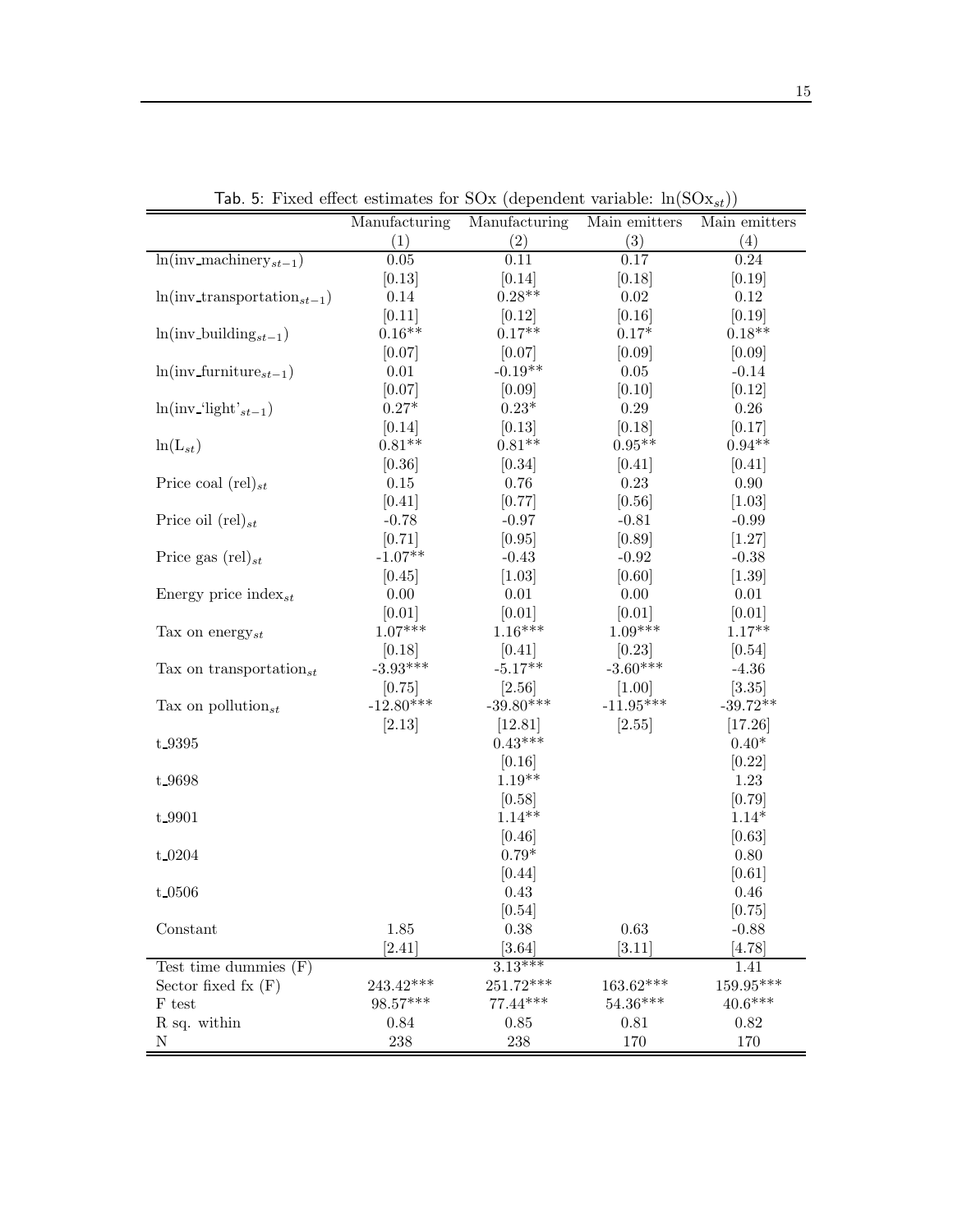|                                                                       |           |                 |            |            | $\sim$ $\sim$         |                 |            | $\overline{a}$ $\overline{o}$ $\overline{v}$ / $\overline{y}$ |                     |                       |
|-----------------------------------------------------------------------|-----------|-----------------|------------|------------|-----------------------|-----------------|------------|---------------------------------------------------------------|---------------------|-----------------------|
|                                                                       | DA        | $\overline{DB}$ | DE         | DF         | DG                    | $\overline{DH}$ | DI         | DJ                                                            | $\overline{\rm DK}$ | DM                    |
| $\ln(\text{inv\_machine}._{st-1})$                                    | $-0.35$   | $-0.71***$      | $-0.18$    | $-0.01$    | $0.26***$             | $0.15\,$        | $0.13*$    | $0.14\,$                                                      | $-0.30***$          | $-0.31*$              |
|                                                                       | [0.33]    | [0.20]          | [0.17]     | [0.04]     | [0.04]                | [0.09]          | [0.07]     | [0.11]                                                        | [0.11]              | [0.17]                |
| $ln(inv_{\text{ }}transp_{\cdot st-1})$                               | 0.04      | $0.52***$       | $-0.17*$   | $-0.05$    | $0.23***$             | $-0.15***$      | $0.25***$  | $-0.15**$                                                     | $0.11*$             | $0.15^{\ast\ast\ast}$ |
|                                                                       | [0.09]    | [0.15]          | [0.09]     | [0.07]     | [0.04]                | [0.05]          | [0.08]     | [0.07]                                                        | [0.06]              | [0.04]                |
| $ln(imv_build._{st-1})$                                               | 0.08      | $-0.46***$      | $0.20*$    | $0.08*$    | $-0.25***$            | $0.15***$       | $-0.39***$ | $0.14**$                                                      | $-0.60***$          | $0.33^{***}\,$        |
|                                                                       | [0.13]    | [0.11]          | [0.10]     | [0.04]     | [0.03]                | [0.04]          | [0.12]     | [0.05]                                                        | [0.07]              | [0.07]                |
| $ln(imv_{str-1})$                                                     | $-0.09$   | $0.63***$       | $-0.19***$ | 0.03       | $-0.26***$            | $0.32***$       | $-0.12*$   | $-0.17***$                                                    | $-0.29***$          | 0.00                  |
|                                                                       | [0.10]    | [0.12]          | [0.06]     | [0.02]     | [0.04]                | [0.07]          | [0.06]     | [0.06]                                                        | [0.04]              | [0.04]                |
| $ln(inv$ -'light' <sub>st-1</sub> )                                   | $0.46**$  | $-0.05$         | $0.37***$  | 0.03       | $-0.15**$             | $-0.21**$       | 0.02       | $-0.38***$                                                    | $0.68***$           | $-1.12***$            |
|                                                                       | $[0.23]$  | [0.13]          | [0.12]     | [0.08]     | [0.06]                | [0.10]          | [0.10]     | [0.08]                                                        | [0.14]              | [0.29]                |
| $\ln(L_{st})$                                                         | 0.16      | $-1.37***$      | $-0.44$    | 0.07       | $0.55^{\ast\ast\ast}$ | $1.65***$       | $-0.56$    | 0.46                                                          | $-0.96**$           | $-0.52**$             |
|                                                                       | [1.07]    | [0.41]          | [0.51]     | [0.31]     | [0.08]                | [0.29]          | [0.41]     | [0.34]                                                        | [0.38]              | [0.26]                |
| P. coal $(\text{rel})_{st}$                                           | $-0.68**$ | $-0.33$         | $-0.38**$  | 0.04       | $0.29***$             | 0.13            | 0.08       | $0.24*$                                                       | $-0.96***$          | $-0.72***$            |
|                                                                       | [0.28]    | [0.25]          | [0.16]     | [0.18]     | [0.08]                | [0.11]          | [0.23]     | [0.13]                                                        | [0.15]              | [0.17]                |
| P. oil $(\text{rel})_{st}$                                            | $0.50\,$  | $-0.91*$        | 0.48       | 0.03       | 0.20                  | $0.37*$         | $-0.54$    | $0.70**$                                                      | $0.91***$           | $0.13\,$              |
|                                                                       | [0.64]    | [0.48]          | [0.33]     | [0.34]     | [0.15]                | [0.22]          | [0.39]     | [0.29]                                                        | [0.32]              | [0.28]                |
| P. gas $(\text{rel})_{st}$                                            | $-0.67$   | $-0.91***$      | $-0.07$    | 0.40       | $-0.02$               | $0.56***$       | $-0.09$    | 0.17                                                          | $0.57***$           | 0.24                  |
|                                                                       | [0.46]    | [0.29]          | [0.23]     | [0.34]     | [0.11]                | [0.19]          | $[0.20]$   | [0.21]                                                        | [0.20]              | [0.16]                |
| Energy p. $index_{st}$                                                | $0.01*$   | $-0.02***$      | $0.01***$  | $-0.01**$  | $-0.01***$            | $0.01*$         | $0.01**$   | $-0.00$                                                       | 0.00                | 0.00                  |
|                                                                       | [0.00]    | [0.00]          | [0.00]     | [0.00]     | [0.00]                | [0.00]          | [0.00]     | [0.00]                                                        | [0.00]              | [0.00]                |
| Constant                                                              | $14.73*$  | $32.14***$      | $17.03***$ | $16.48***$ | $14.09***$            | $3.35***$       | $21.49***$ | $15.18***$                                                    | 23.62***            | 24.74***              |
|                                                                       | [7.96]    | [3.53]          | $[3.47]$   | [0.87]     | [0.75]                | [1.45]          | [2.86]     | $[1.99]$                                                      | [2.18]              | [3.75]                |
| Breusch-Pagan test of independence: $\chi^2$ =57.394, p-value= 0.1018 |           |                 |            |            |                       |                 |            |                                                               |                     |                       |

Tab. 6: Heterogeneous SUR estimates for  $CO_2$  (dependent variable:  $ln(CO_{2 st})$ )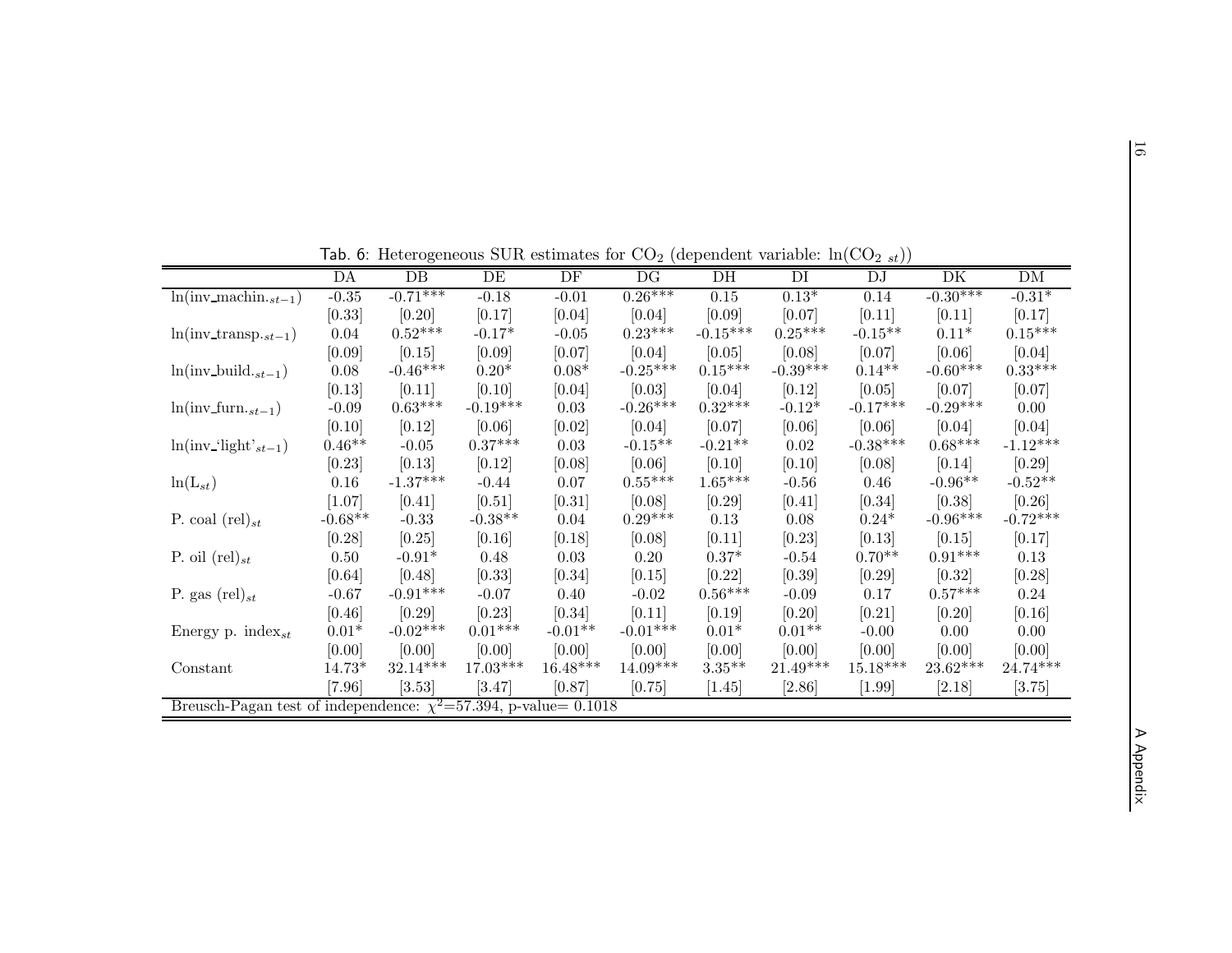| DH<br>$-1.39***$<br>$-2.25***$<br>$-0.67**$<br>$-3.78***$<br>$0.10***$<br>$0.25***$<br>$0.53*$<br>$\overline{\ln(\text{inv\_machin.}_{st-1})}$<br>$0.34\,$<br>$-0.01$<br>$\rm 0.31$<br>[0.39]<br>[0.61]<br>[0.63]<br>$[0.32]$<br>[0.12]<br>[0.31]<br>[0.60]<br>[0.04]<br>[0.36]<br>[0.28]<br>$2.23***$<br>$-0.85***$<br>$0.42*$<br>$0.33**$<br>$-0.01$<br>$-0.11$<br>$-0.08$<br>$-0.23$<br>$-0.02$<br>$-0.11$<br>$ln(inv\_transpose_{st-1})$<br>[0.09]<br>[0.47]<br>[0.25]<br>[0.28]<br>[0.19]<br>[0.27]<br>[0.37]<br>[0.20]<br>[0.14]<br>[0.05]<br>$-0.68***$<br>$-1.92***$<br>$-0.55***$<br>$-0.43*$<br>$ln(inv_build._{st-1})$<br>0.22<br>0.32<br>$-0.07$<br>0.08<br>$-0.04$<br>$-0.08$<br>[0.13]<br>[0.34]<br>[0.16]<br>[0.18]<br>[0.46]<br>[0.12]<br>$[0.23]$<br>[0.06]<br>[0.20]<br>[0.17]<br>$2.22***$<br>$0.24***$<br>$0.44***$<br>$0.43***$<br>$-0.11**$<br>$-0.40**$<br>$-0.02$<br>$ln(imv_{str-1})$<br>$-0.18$<br>$-0.13$<br>$-0.49$<br>[0.09]<br>[0.32]<br>[0.13]<br>[0.21]<br>[0.06]<br>[0.25]<br>[0.37]<br>[0.18]<br>[0.10]<br>[0.03]<br>$-0.67***$<br>$-1.27***$<br>$-0.96***$<br>$-0.83**$<br>$0.92**$<br>$-0.31***$<br>$ln(inv$ -'light' <sub>st-1</sub> )<br>$-0.40*$<br>$1.18*$<br>$-0.41$<br>$-0.14$<br>[0.21]<br>[0.34]<br>[0.46]<br>[0.21]<br>[0.40]<br>[0.60]<br>[0.25]<br>[0.06]<br>[0.25]<br>[0.32]<br>$-6.16***$<br>$-7.83***$<br>$5.67***$<br>$8.60***$<br>$3.30***$<br>$1.31***$<br>$ln(L_{st})$<br>1.42<br>$-1.04$<br>$-0.57$<br>[0.60]<br>[0.89]<br>[2.05]<br>[0.89]<br>$[1.81]$<br>[0.26]<br>[1.12]<br>[0.98]<br>$[1.07]$<br>[0.88]<br>$-3.48***$<br>$-0.41***$<br>$0.77**$<br>$0.96*$<br>P. coal $(\text{rel})_{st}$<br>$-0.44*$<br>$-0.43$<br>$-0.81$<br>0.81<br>$-0.11$<br>0.21 |    |                 | <b>100.</b> T. Here regenerate both estimates for box (dependent variable. $m(\text{box}_{st})$ ) |    |    |    |                     |                 |            |
|-------------------------------------------------------------------------------------------------------------------------------------------------------------------------------------------------------------------------------------------------------------------------------------------------------------------------------------------------------------------------------------------------------------------------------------------------------------------------------------------------------------------------------------------------------------------------------------------------------------------------------------------------------------------------------------------------------------------------------------------------------------------------------------------------------------------------------------------------------------------------------------------------------------------------------------------------------------------------------------------------------------------------------------------------------------------------------------------------------------------------------------------------------------------------------------------------------------------------------------------------------------------------------------------------------------------------------------------------------------------------------------------------------------------------------------------------------------------------------------------------------------------------------------------------------------------------------------------------------------------------------------------------------------------------------------------------------------------|----|-----------------|---------------------------------------------------------------------------------------------------|----|----|----|---------------------|-----------------|------------|
|                                                                                                                                                                                                                                                                                                                                                                                                                                                                                                                                                                                                                                                                                                                                                                                                                                                                                                                                                                                                                                                                                                                                                                                                                                                                                                                                                                                                                                                                                                                                                                                                                                                                                                                   | DA | $\overline{DB}$ | $\overline{DC}$                                                                                   | DD | DF | DG | $\overline{\rm DI}$ | $\overline{DJ}$ | DK         |
|                                                                                                                                                                                                                                                                                                                                                                                                                                                                                                                                                                                                                                                                                                                                                                                                                                                                                                                                                                                                                                                                                                                                                                                                                                                                                                                                                                                                                                                                                                                                                                                                                                                                                                                   |    |                 |                                                                                                   |    |    |    |                     |                 |            |
|                                                                                                                                                                                                                                                                                                                                                                                                                                                                                                                                                                                                                                                                                                                                                                                                                                                                                                                                                                                                                                                                                                                                                                                                                                                                                                                                                                                                                                                                                                                                                                                                                                                                                                                   |    |                 |                                                                                                   |    |    |    |                     |                 |            |
|                                                                                                                                                                                                                                                                                                                                                                                                                                                                                                                                                                                                                                                                                                                                                                                                                                                                                                                                                                                                                                                                                                                                                                                                                                                                                                                                                                                                                                                                                                                                                                                                                                                                                                                   |    |                 |                                                                                                   |    |    |    |                     |                 |            |
|                                                                                                                                                                                                                                                                                                                                                                                                                                                                                                                                                                                                                                                                                                                                                                                                                                                                                                                                                                                                                                                                                                                                                                                                                                                                                                                                                                                                                                                                                                                                                                                                                                                                                                                   |    |                 |                                                                                                   |    |    |    |                     |                 |            |
|                                                                                                                                                                                                                                                                                                                                                                                                                                                                                                                                                                                                                                                                                                                                                                                                                                                                                                                                                                                                                                                                                                                                                                                                                                                                                                                                                                                                                                                                                                                                                                                                                                                                                                                   |    |                 |                                                                                                   |    |    |    |                     |                 |            |
|                                                                                                                                                                                                                                                                                                                                                                                                                                                                                                                                                                                                                                                                                                                                                                                                                                                                                                                                                                                                                                                                                                                                                                                                                                                                                                                                                                                                                                                                                                                                                                                                                                                                                                                   |    |                 |                                                                                                   |    |    |    |                     |                 |            |
|                                                                                                                                                                                                                                                                                                                                                                                                                                                                                                                                                                                                                                                                                                                                                                                                                                                                                                                                                                                                                                                                                                                                                                                                                                                                                                                                                                                                                                                                                                                                                                                                                                                                                                                   |    |                 |                                                                                                   |    |    |    |                     |                 |            |
|                                                                                                                                                                                                                                                                                                                                                                                                                                                                                                                                                                                                                                                                                                                                                                                                                                                                                                                                                                                                                                                                                                                                                                                                                                                                                                                                                                                                                                                                                                                                                                                                                                                                                                                   |    |                 |                                                                                                   |    |    |    |                     |                 |            |
|                                                                                                                                                                                                                                                                                                                                                                                                                                                                                                                                                                                                                                                                                                                                                                                                                                                                                                                                                                                                                                                                                                                                                                                                                                                                                                                                                                                                                                                                                                                                                                                                                                                                                                                   |    |                 |                                                                                                   |    |    |    |                     |                 |            |
|                                                                                                                                                                                                                                                                                                                                                                                                                                                                                                                                                                                                                                                                                                                                                                                                                                                                                                                                                                                                                                                                                                                                                                                                                                                                                                                                                                                                                                                                                                                                                                                                                                                                                                                   |    |                 |                                                                                                   |    |    |    |                     |                 |            |
|                                                                                                                                                                                                                                                                                                                                                                                                                                                                                                                                                                                                                                                                                                                                                                                                                                                                                                                                                                                                                                                                                                                                                                                                                                                                                                                                                                                                                                                                                                                                                                                                                                                                                                                   |    |                 |                                                                                                   |    |    |    |                     |                 | $-5.60***$ |
|                                                                                                                                                                                                                                                                                                                                                                                                                                                                                                                                                                                                                                                                                                                                                                                                                                                                                                                                                                                                                                                                                                                                                                                                                                                                                                                                                                                                                                                                                                                                                                                                                                                                                                                   |    |                 |                                                                                                   |    |    |    |                     |                 |            |
|                                                                                                                                                                                                                                                                                                                                                                                                                                                                                                                                                                                                                                                                                                                                                                                                                                                                                                                                                                                                                                                                                                                                                                                                                                                                                                                                                                                                                                                                                                                                                                                                                                                                                                                   |    |                 |                                                                                                   |    |    |    |                     |                 |            |
| [0.26]<br>[1.04]<br>[0.58]<br>[0.84]<br>[0.15]<br>[0.37]<br>[0.43]<br>[0.75]<br>[0.76]<br>[0.52]                                                                                                                                                                                                                                                                                                                                                                                                                                                                                                                                                                                                                                                                                                                                                                                                                                                                                                                                                                                                                                                                                                                                                                                                                                                                                                                                                                                                                                                                                                                                                                                                                  |    |                 |                                                                                                   |    |    |    |                     |                 |            |
| $1.36**$<br>$-3.85***$<br>$2.50***$<br>$4.14**$<br>$2.16**$<br>P. oil $(\text{rel})_{st}$<br>0.18<br>$-1.50$<br>0.02<br>0.06<br>$-1.27$                                                                                                                                                                                                                                                                                                                                                                                                                                                                                                                                                                                                                                                                                                                                                                                                                                                                                                                                                                                                                                                                                                                                                                                                                                                                                                                                                                                                                                                                                                                                                                           |    |                 |                                                                                                   |    |    |    |                     |                 |            |
| [0.66]<br>[1.36]<br>[1.95]<br>$[0.99]$<br>$[1.44]$<br>$[1.01]$<br>[1.68]<br>[0.26]<br>[0.81]<br>[0.91]                                                                                                                                                                                                                                                                                                                                                                                                                                                                                                                                                                                                                                                                                                                                                                                                                                                                                                                                                                                                                                                                                                                                                                                                                                                                                                                                                                                                                                                                                                                                                                                                            |    |                 |                                                                                                   |    |    |    |                     |                 |            |
| $-1.14**$<br>$-2.65***$<br>$-3.83***$<br>$-2.75**$<br>$-0.47***$<br>$-2.13*$<br>$1.93*$<br>$-1.01$<br>0.66<br>0.40<br>P. gas $(\text{rel})_{st}$                                                                                                                                                                                                                                                                                                                                                                                                                                                                                                                                                                                                                                                                                                                                                                                                                                                                                                                                                                                                                                                                                                                                                                                                                                                                                                                                                                                                                                                                                                                                                                  |    |                 |                                                                                                   |    |    |    |                     |                 |            |
| [0.49]<br>[0.79]<br>[0.96]<br>[0.76]<br>[0.14]<br>[0.99]<br>$[1.23]$<br>$[1.26]$<br>[0.62]<br>[0.56]                                                                                                                                                                                                                                                                                                                                                                                                                                                                                                                                                                                                                                                                                                                                                                                                                                                                                                                                                                                                                                                                                                                                                                                                                                                                                                                                                                                                                                                                                                                                                                                                              |    |                 |                                                                                                   |    |    |    |                     |                 |            |
| $-0.09***$<br>$-0.01**$<br>$-0.05***$<br>$0.01*$<br>$-0.01$<br>0.01<br>$-0.01$<br>$-0.01$<br>$-0.01$<br>Energy p. $index_{st}$                                                                                                                                                                                                                                                                                                                                                                                                                                                                                                                                                                                                                                                                                                                                                                                                                                                                                                                                                                                                                                                                                                                                                                                                                                                                                                                                                                                                                                                                                                                                                                                    |    |                 |                                                                                                   |    |    |    |                     |                 | $-0.03***$ |
| [0.00]<br>[0.01]<br>[0.01]<br>[0.01]<br>[0.01]<br>[0.01]<br>[0.00]<br>[0.01]<br>[0.01]<br>[0.01]                                                                                                                                                                                                                                                                                                                                                                                                                                                                                                                                                                                                                                                                                                                                                                                                                                                                                                                                                                                                                                                                                                                                                                                                                                                                                                                                                                                                                                                                                                                                                                                                                  |    |                 |                                                                                                   |    |    |    |                     |                 |            |
| $66.91***$<br>$43.85^{\ast\ast\ast}$<br>$56.99***$<br>$4.73***$<br>$-24.50***$<br>14.66***<br>$-18.22$<br>8.12<br>4.36<br>Constant                                                                                                                                                                                                                                                                                                                                                                                                                                                                                                                                                                                                                                                                                                                                                                                                                                                                                                                                                                                                                                                                                                                                                                                                                                                                                                                                                                                                                                                                                                                                                                                |    |                 |                                                                                                   |    |    |    |                     |                 | $41.63***$ |
| $[7.09]$<br>[9.38]<br>[9.11]<br>[7.69]<br>[12.04]<br>[2.61]<br>$[5.54]$<br>[1.79]<br>[6.50]<br>[5.05]                                                                                                                                                                                                                                                                                                                                                                                                                                                                                                                                                                                                                                                                                                                                                                                                                                                                                                                                                                                                                                                                                                                                                                                                                                                                                                                                                                                                                                                                                                                                                                                                             |    |                 |                                                                                                   |    |    |    |                     |                 |            |
| Breusch-Pagan test of independence: $\chi^2$ =94.960, p-value= 0.0000                                                                                                                                                                                                                                                                                                                                                                                                                                                                                                                                                                                                                                                                                                                                                                                                                                                                                                                                                                                                                                                                                                                                                                                                                                                                                                                                                                                                                                                                                                                                                                                                                                             |    |                 |                                                                                                   |    |    |    |                     |                 |            |

Tab. 7: Heterogeneous SUR estimates for SOx (dependent variable:  $ln(SOx_{st})$ )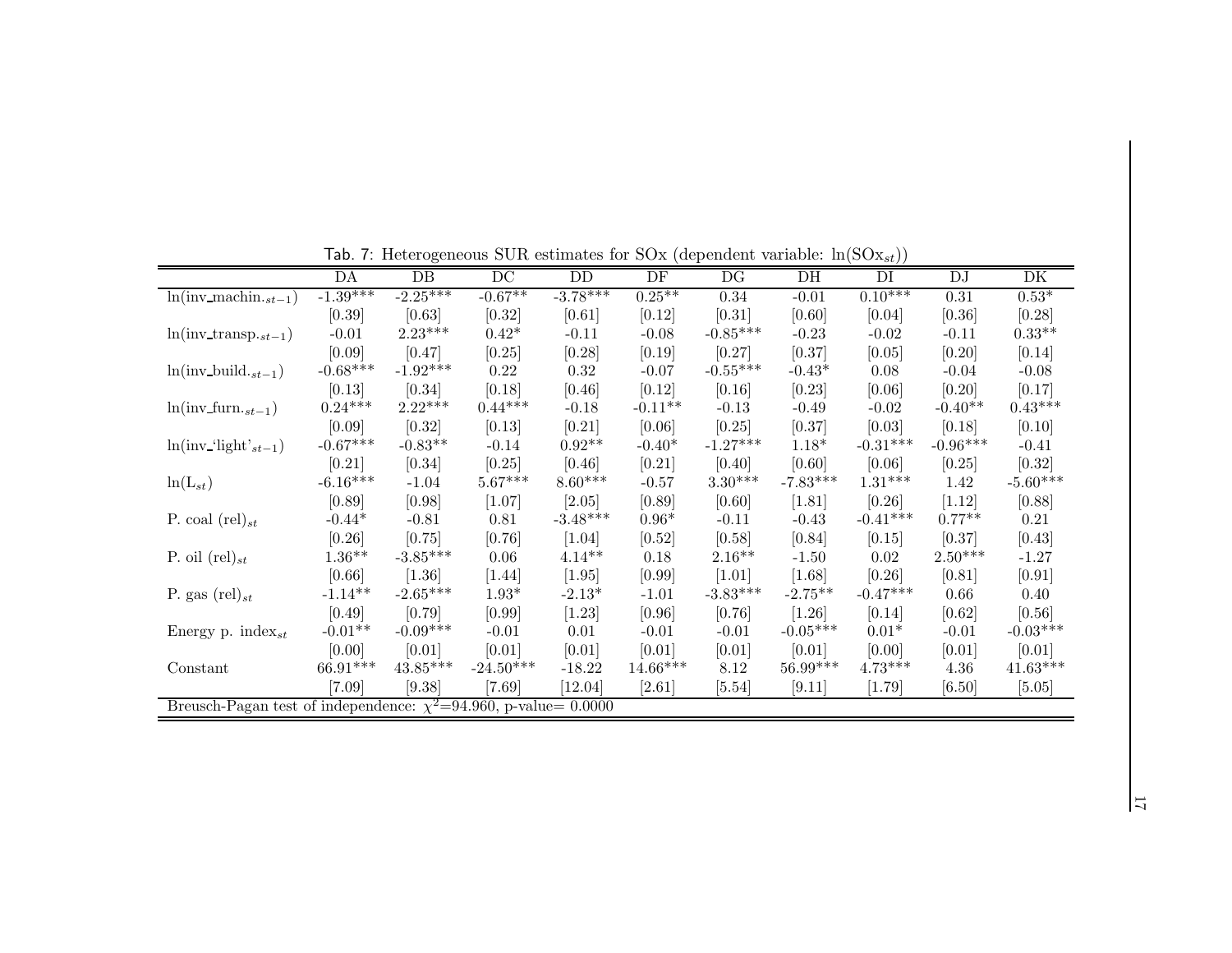| $\alpha$ , o. Test of aggregation blas $\chi$ |                 |              |
|-----------------------------------------------|-----------------|--------------|
|                                               | CO <sub>2</sub> | SOx          |
| Inv machin.                                   | $60.36***$      | $66.25***$   |
| Inv transp.                                   | $114.71***$     | 49.00***     |
| Inv build.                                    | $277.51***$     | $75.11***$   |
| Inv_furn.                                     | $189.03***$     | $76.90***$   |
| Inv_'light'                                   | $85.42***$      | 33.97***     |
| L                                             | $113.88***$     | $214.77***$  |
| Energy p. index                               | $82.59***$      | 83.77***     |
| P. coal (rel)                                 | $100.01***$     | $41.36***$   |
| $P.$ oil $(\text{rel})$                       | $32.43***$      | $49.86***$   |
| P. gas (rel)                                  | $34.13***$      | $93.22***$   |
| Joint test                                    | $5325.62***$    | $4253.71***$ |

Tab. 8: Test of aggregation bias  $(\chi^2)$ 

#### References

- Carrión-Flores C, Innes R (2010) Environmental innovation and environmental performance. Journal of Environmental Economics and Management 59:27–42
- Cole MA, Elliott RJ, Shimamoto K (2005) Industrial characteristics, environmental regulations and air pollution: an analysis of the UK manufacturing sector. Journal of Environmental Economics and Management 50(1):121–143
- Cole MA, Elliott RJ, Wu S (2008) Industrial activity and the environment in China: An industry-level analysis. China Economic Review 19(3):393–408
- Marin G, Mazzanti M (2009a) The dynamics of delinking in industrial emissions: The role of productivity, trade and R&D. Journal of Innovation Economics  $0(1):91-117$
- Marin G, Mazzanti M (2009b) Emissions trends, labour productivity dynamics and timerelated events - sector heterogeneous analyses of decoupling/recoupling on a 1990-2006 NAMEA. Quaderni del Dipartimento di Economia, University of Ferrara (Italy) no. 18
- Mazzanti M, Zoboli R (2009) Environmental efficiency and labour productivity: Trade-off or joint dynamics? A theoretical investigation and empirical evidence from Italy using NAMEA. Ecological Economics 68(4):1182–1194
- Mazzanti M, Montini A, Zoboli R (2008) Environmental Kuznets curves for air pollutant emissions in Italy: Evidence from environmental accounts (NAMEA) panel data. Economic Systems Research 20(3):277–301
- OECD (2009a) Converence proceedings: ICTs, the environment and climate change. OECD, Paris, November 2009
- OECD (2009b) Measuring the relationship between ICT and the environment. OECD, Paris, July 2009
- OECD (2009c) Towards green ICT strategies assessing poilicies and programmes on ICT and the environment. OECD, Paris, June 2009